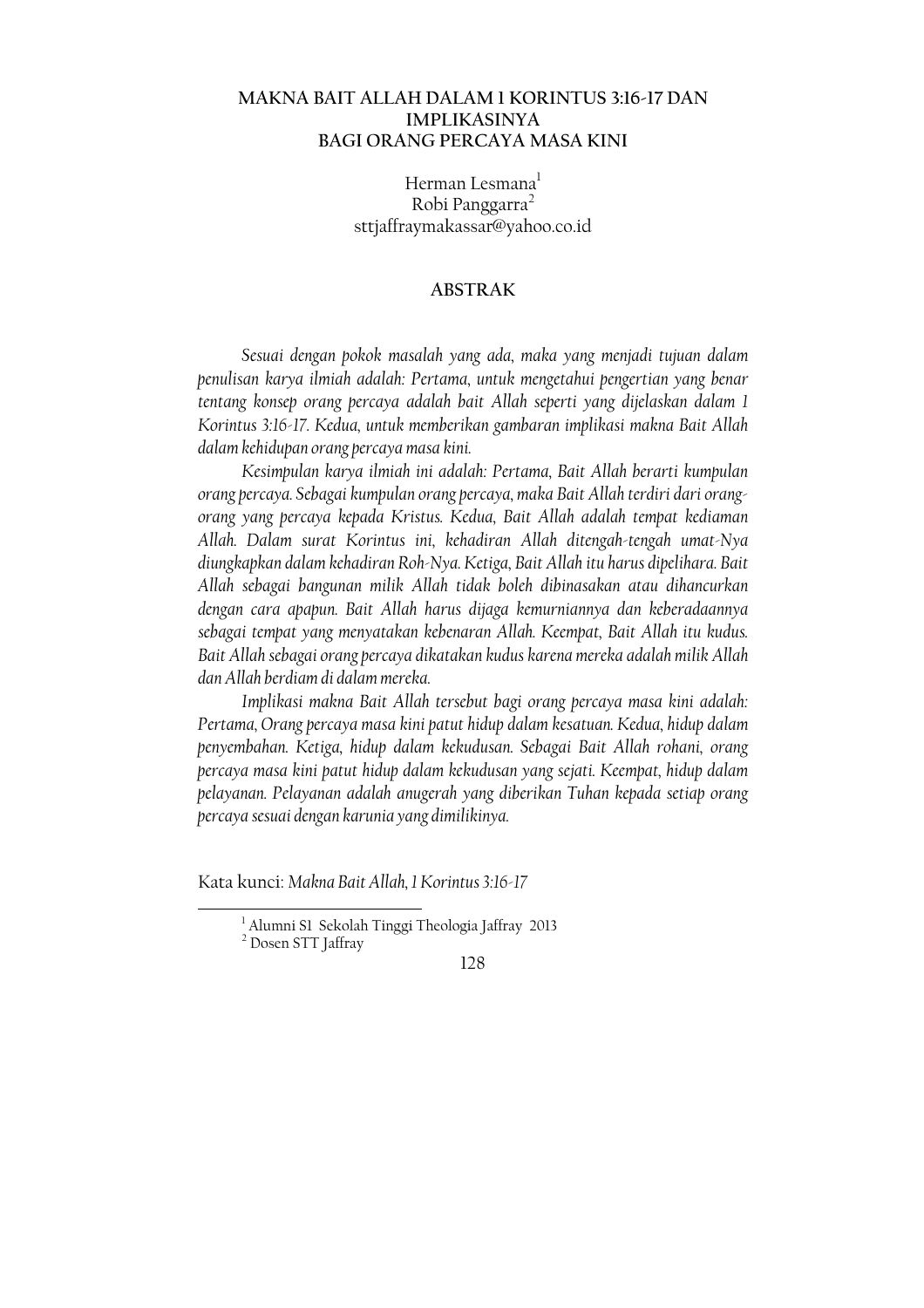### PENDAHULUAN

### Latar Belakang Masalah

Bait Allah dapat juga dikatakan sebagai bangunan dimana bangsa Israel memusatkan kehidupannya sepanjang waktu. Bait Allah adalah tempat dimana mereka mempersembahkan korban mereka bagi Allah (Im. 1-7). Bait Allah juga menjadi tempat pertemuan bagi mereka (Kis. 2:46), sebagai tempat pengajaran (Kis. 5:20-21). Bait Allah juga merupakan tempat pertukaran informasi dan pengetahuan (Luk. 21:37).

Keberadaan Bait Allah bagi bangsa Israel sesungguhnya tidak dimulai ketika Daud mempersiapkan bahan-bahan bangunan (1 Taw. 29:1-19), atau setelah Salomo membangunnya (1 Raj. 6-8; 2 Taw. 3-5), tetapi dimulai ketika Allah memerintahkan Musa untuk membangun sebuah Kemah Suci. Allah memerintahkan kepada Musa di Gunung Sinai untuk membuat tempat kudus bagi Tuhan, supaya Tuhan akan diam di tengah mereka (Kel.25:8). Keinginan Allah untuk menemui umat-Nya dalam suatu tempat pertemuan menyatakan terjadinya persekutuan antara Allah dengan umat-Nya. Hal ini menurut Jusuf B. S. menjadi "rahasia hidup umat Israel untuk bertahan mengarungi padang pasir menuju tanah Kanaan."<sup>3</sup>

Paulus adalah seorang yang memiliki pendidikan cukup tinggi dalam hal keagamaan. Ia menyatakan hal tersebut dalam Galatia 1:13-14 "Sebab kamu telah mendengar tentang hidupku dahulu dalam agama Yahudi: tanpa batas aku menganiaya jemaat Allah dan berusaha membinasakannya. Dan di dalam agama Yahudi aku jauh lebih maju dari banyak teman yang sebaya dengan aku di antara bangsaku, sebagai orang yang sangat rajin memelihara adat istiadat nenek moyangku." Paulus adalah seorang anak Hukum Taurat. Ia juga menjadi seorang rabi seperti guru besar jaman sekarang. Oleh sebab itu Paulus sangat mengenal tentang Bait Allah.<sup>4</sup>

Pengenalan pertemuan Paulus dengan jemaat Korintus terjadi saat perjalanan penginjilan Paulus yang kedua. Ia tinggal di kota ini selama 18 bulan dan selama pelayanannya banyak orang Korintus menjadi Kristen. Dari pelayanan Paulus ini kemudian terbentuk suatu jemaat Kristen

<sup>&</sup>lt;sup>3</sup> Jusuf B. S., *Kemah Suci – Pelajaran Alkitab dalam Keluaran 25 – 40*, Jilid I (np. 1994), 19.

<sup>&</sup>lt;sup>4</sup> William Barclay, Duta Bagi Kristus-Latar Belakang Peta Perjalanan Paulus (Jakarta: BPK Gunung Mulia, 1985), 9-13.

<sup>129</sup>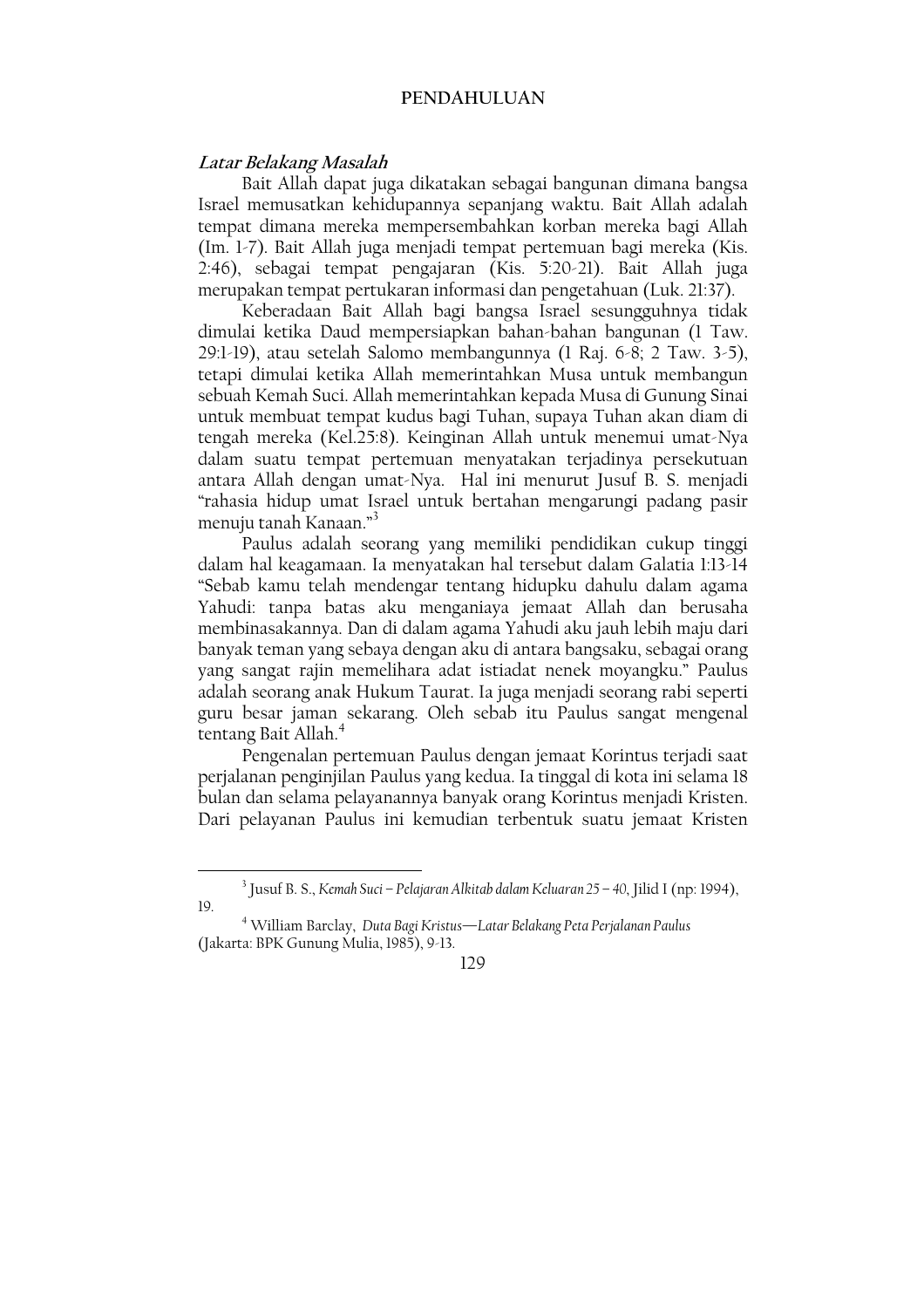yang besar dan sangat berpengaruh di kota ini.<sup>5</sup> Mereka juga kaya dalam pengetahuan dan karunia dalam Kristus (1 Kor. 1:4-9). Kompleksitas jemaat di Korintus tidak jauh berbeda dengan jemaat masa kini. Jemaat masa kini berada dalam konteks dan lingkungan yang hampir sama dengan situasi kota Korintus saat itu. Jemaat masa kini menghadapi persoalan doktrinal – praktikal; bentuk persoalan yang juga dialami jemaat di Korintus. Dengan demikian, kebenaran-kebenaran yang Paulus ajarkan kepada jemaat di Korintus juga relevan bagi jemaat masa kini.

Salah satu kebenaran yang ditekankan Paulus kepada jemaat di Korintus adalah bahwa orang percaya disebut sebagai Bait Allah. Dari sekian banyak surat Paulus, surat 1 Korintus merupakan surat yang paling banyak menggunakan istilah Bait Allah. Rasul Paulus pasti memiliki tujuan tersendiri dalam menggunakan istilah ini. Dengan kata lain, pasti ada makna yang terkandung dalam istilah tersebut yang penting untuk dipahami oleh para pengikut Kristus.

Berdasarkan alasan tersebut di atas, penulis mengangkat judul "Makna Bait Allah dalam 1 Korintus 3:16-17 dan Implikasinya Bagi Orang Percaya Masa Kini" dengan harapan bahwa melalui penelitian ini orangorang Kristen dapat memiliki pemahaman yang benar dan memadai sehingga mereka dapat menjadi pengikut Kristus yang setia, yang membangun gereja dalam satu kasih, satu iman dan satu pengharapan.

### Masalah Pokok

Berdasarkan latar belakang di atas, pokok permasalahan yang coba untuk dijawab dalam penulisan karya ilmiah ini adalah:

Pertama, Mencari bagaimana pengertian tentang orang percaya adalah Bait Allah menurut 1 Korintus 3:16-17.

Kedua, Bagaimana implikasi orang percaya sebagai Bait Allah dalam konteks masa kini, sehingga orang percaya tidak membinasakannya seperti yang dimaksud dalam 1 Korintus 3:17.

## Tujuan Penulisan

Tujuan-tujuan yang ingin dicapai dari penulisan ini: Pertama, untuk mengetahui pengertian yang benar tentang konsep orang percaya adalah bait Allah seperti yang dijelaskan dalam 1 Korintus 3:16-17.

Kedua, untuk memberikan gambaran implikasi makna Bait Allah dalam kehidupan orang percaya masa kini.

<sup>&</sup>lt;sup>5</sup> John Drane, Memahami Perjanjian Baru—Pengantar Historis Teologis (Jakarta: BPK Gunung Mulia, 2009), 336.

<sup>130</sup>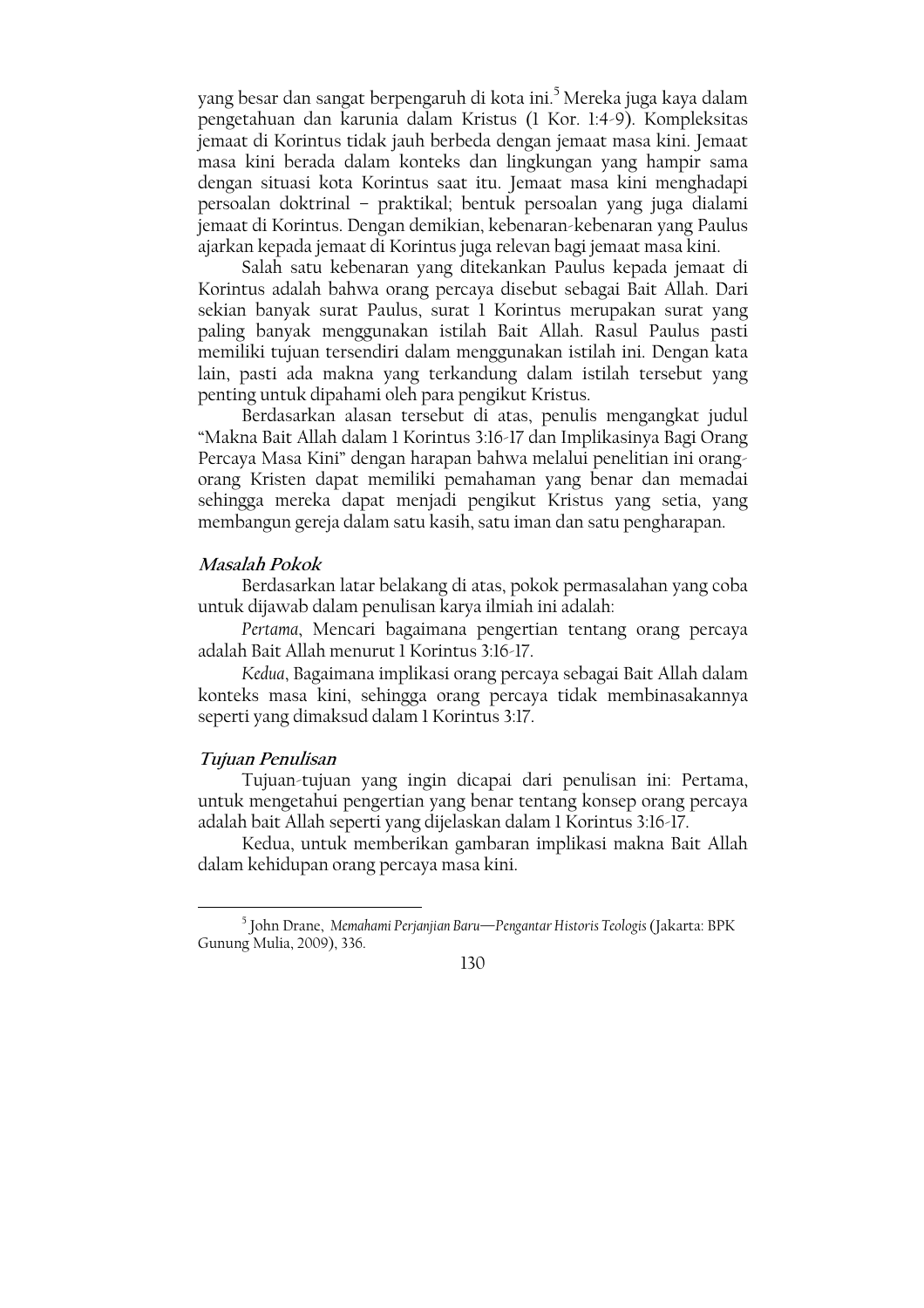# Manfaat Penulisan

Dengan mengetahui pengertian yang benar tenang konsep orang percaya adalah bait Allah, maka diharapkan penulisan karya ilmiah ini dapat memberi manfaat:

Pertama, terjadinya perubahan konsep hidup orang percaya, baik secara pribadi, maupun sebagai komunitas yang dapat berdampak pada perubahan sikap umat manusia yang lebih menghargai keberadaan dirinya sebagai Bait Allah. Kedua, hasil penelitian dari karya ilmiah ini diharapkan dapat menambah khazanah pengetahuan teologi, khususnya bidang kajian teologi biblika Perjanjian Baru.

### Metode Penelitian

Sesuai dengan materi yang diteliti, maka metode penelitian yang digunakan adalah metode penelitian literatur dengan menggunakan teknik hermeneutika eksegesis yang bersumber dari buku-buku maupun media elektronik (internet).

### **MAKNA BAIT ALLAH: EKSEGESE 1 KORINTUS 3:16-17**

### LatarBelakang Terminologi Terminologi Bait Allah

Setiap agama atau bentuk kepercayaan, pasti memiliki suatu tempat tertentu yang dijadikan tempat khusus untuk pemujaan dan penyembahan kepada oknum yang dipercayai itu. Istilah yang paling umum dikenal untuk tempat semacam ini adalah kuil. Kuil merupakan tempat pemujaan kepada yang ilahi, sebagai tempat kediaman ilah di  $humi<sup>6</sup>$ 

Bait Allah merupakan tempat yang tidak asing dalam kehidupan dan peribadahan bangsa Israel. Bait Allah selaku tempat religius memiliki makna dan nilai tersendiri dalam Yudaisme. Orang-orang Yahudi sangat menghormati Bait Allah, karena disanalah pusat segala upacara religius dilakukan. Dalam bahasa Ibrani, Bait Allah dikenal dengan istilah היכליהוה (heykal-YHWH).

 $131$ 

<sup>&</sup>lt;sup>6</sup> Philip J. King dan Lawrence E. Stager, Kehidupan Orang Israel Alkitabiah (Jakarta: BPK Gunung Mulia, 2001), 377.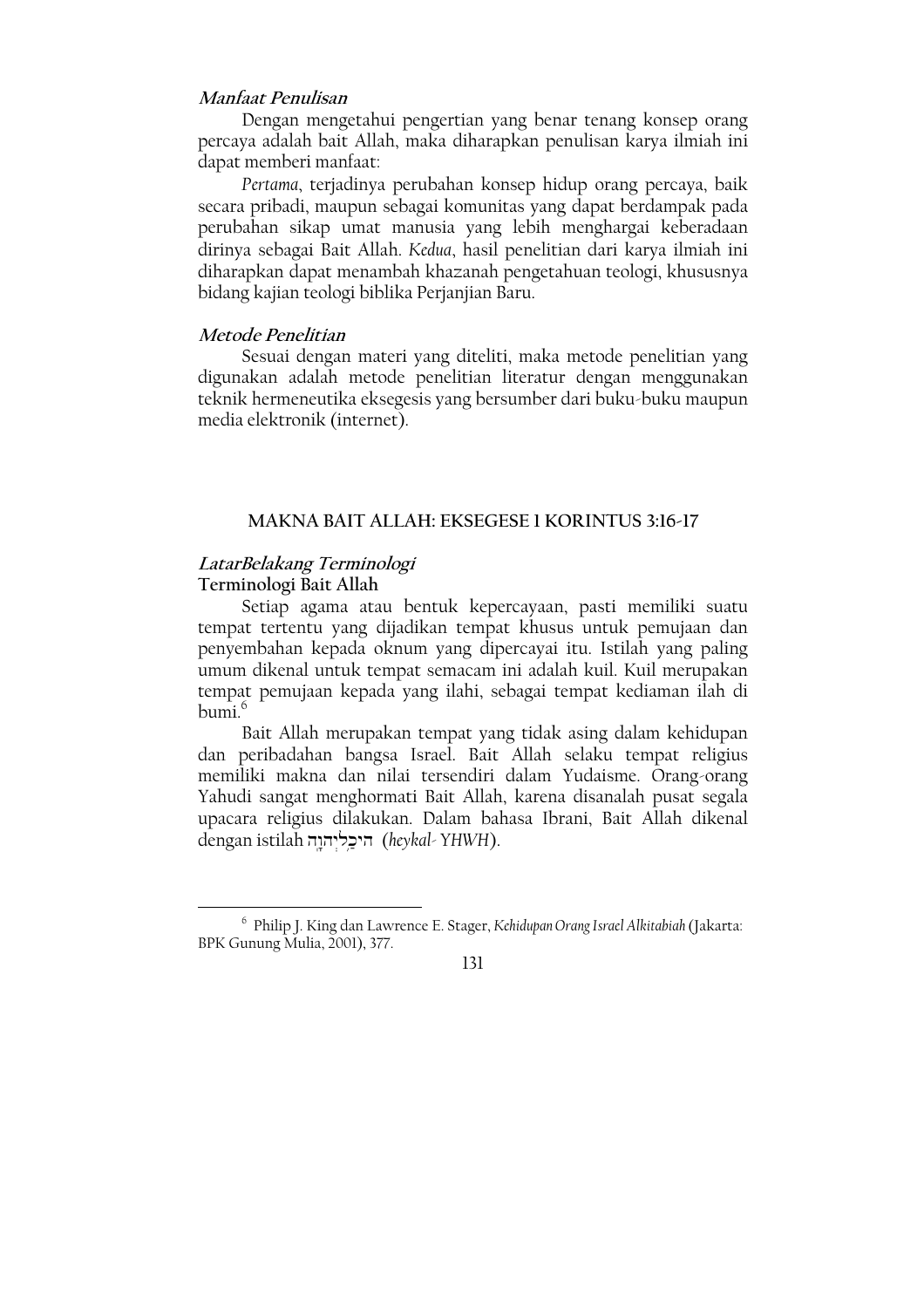Menurut James Strong, secara harfiah kata heykal berarti a large public of building, such as a place or temple. Akar kata dari kata ini adalah yakol yang diadaptasi dalam perspektif kapasitas.<sup>7</sup>Atas dasar inilah maka kata heykal ini digunakan secara umum untuk menunjuk bangunan yang luas dan besar, seperti Bait Allah.

Kata heykal menjadi spesifik penggunaannya ditentukan oleh frasa (kata) yang digandengkan dengan kata tersebut dan konteks dimana kata tersebut digunakan. Jika kata yang digandengkan dengan kata ini adalah YHWH, maka heykal sudah pasti berarti Bait Allah (misalnya dalam Ez. 3:10). Selain itu kata "kudus" juga merujuk kepada hal yang sama (misalnya dalam Mzm. 79:1), dan sama halnya jika kata heykal ini digunakan dengan definite article (misalnya dalam Yes. 6:1; Yeh. 41) pasti mengacu kepada Bait Allah di Yerusalem. Bait Suci merupakan istilah yang digunakan sejajar dengan Bait Allah, dan oleh karena itu, Bait Suci mengacu kepada hal yang sama yaitu Bait Allah. Dalam penggunaan di luar ini, heykal digunakan juga untuk menunjuk istana raja (misalnya dalam 1 Raj. 21:1), ataupun bangunan istana (misalnya dalam Maz.  $144:12$ ).

Selain heykal, kata lain yang juga dipakai untuk menunjuk hal sama adalah ביח (bayit). Bayit secara harfiah berarti rumah, tempat kediaman. Seperti halnya kata heykal, kata bayit pun digunakan secara luas, menunjuk kepada bagunan rumah permanen, tempat kediaman atau tempat tinggal ataupun ruangan (dari sebuah rumah). Bayit mengacu kepada Rumah Allah hanya ketika kata bayit digandengkan dengan kata ALLAH (misalnya dalam Kel. 23:19).8 Dalam konteks ini, Rumah Allah sama maksudnya dengan Bait Allah.

Dua kata Yunani yang diterjemahkan bait suci dalam Perjanjian Baru adalah kata ναός (naos) dan ίερόν (hieron). Hieron merupakan kata neuter dari kata hieros yang digunakan sebagai kata benda yang menunjuk pada suatu tempat yang sakral, atau sebuah kuil (Kis. 19:27). Dalam Markus II:II, hieron digunakan untuk menunjuk Bait Suci secara keseluruhan dengan bagian-bagian (ruangan-ruangannya). Penggunaan demikian menyatakan bahwa hieron adalah kata yang vang menggambarkan keseluruhan Bait Suci secara lengkap, termasuk

<sup>&</sup>lt;sup>7</sup> James Strong, Strong's Exhaustive Concordance of the Bible (USA: Thomas Nelson Publishers, 1984), s.v. "heykal"

<sup>&</sup>lt;sup>8</sup> W. E. Vine, Vine's Expository Dictionary of Biblical Words s.v. "House" dalam PC Study

<sup>132</sup>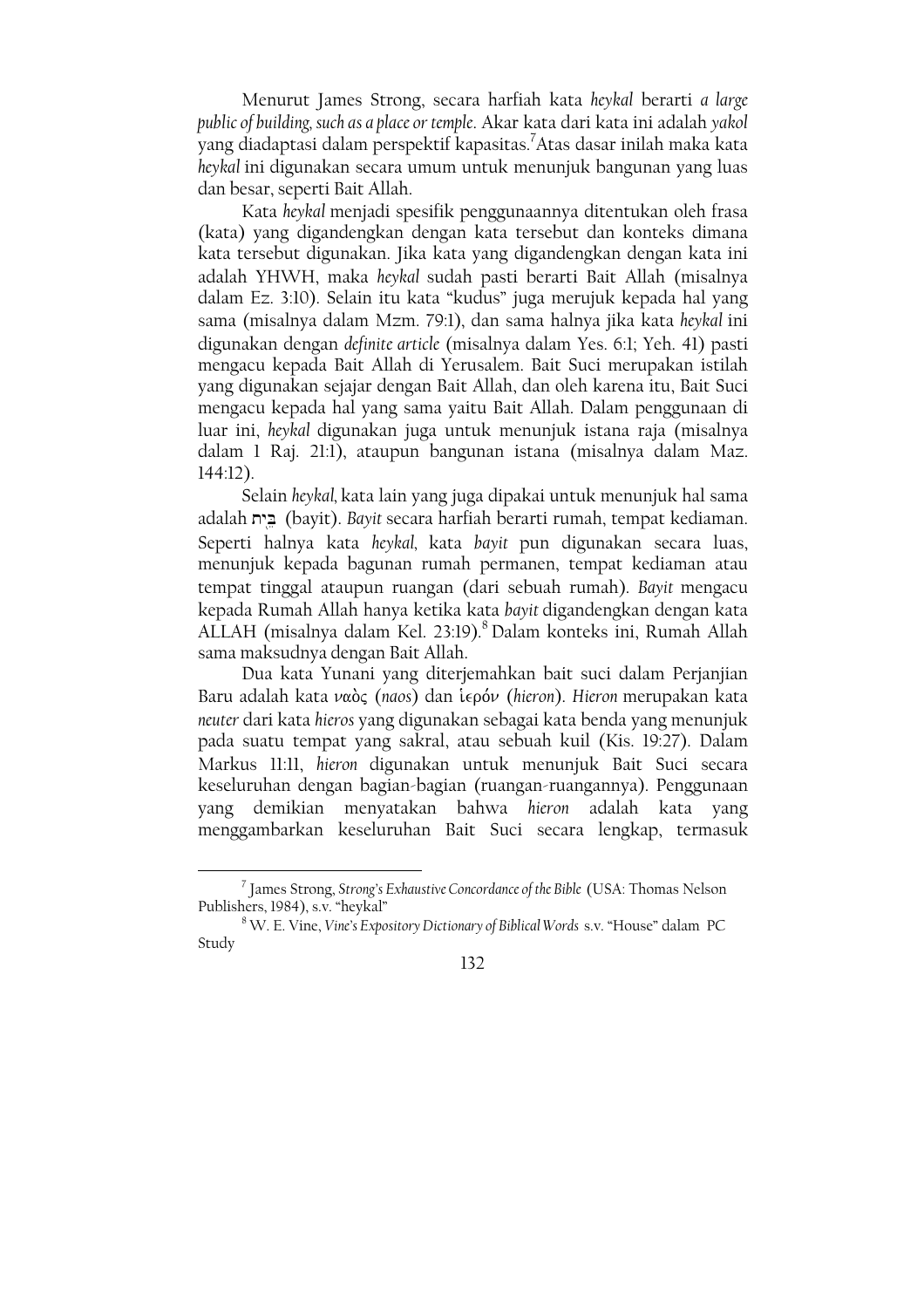kumpulan bangunan-bangunan yang semuanya membentuk Bait Suci. Naos adalah kata khusus yang digunakan untuk menunjuk tempat kudus yang ada dalam sebuah bait suci atau kuil. Naos berasal dari akar kata ναίω yang berarti to dwell. Bagi orang Yahudi, naos ini adalah ruang kudus, yang tidak sembarang orang dapat masuk ke dalamnya, kecuali imam yang bertugas (lih. Luk. 1:9,21-22). Di dalam naos inilah dewa (atau patung) yang disembah berdiam (Kis. 17:24). Septuaginta (LXX) menterjemahkan kata הֵיכֵל dengan kata naos.

# Penggunaan Kata Bait Allah Dalam Perjanjian Baru

Sebagai mana telah diuraikan di atas, dalam Perjanjian Baru, ada dua kata yang diterjemahkan Bait Allah atau Bait Suci, yaitu hieron dan naos. Kata yang memiliki makna atau maksud yang sama namun agak jarang dipakai adalah topos hagios (= tempat kudus - Mat.24:15; Yoh.11:48) dan to hagion / ta hagia (= yang kudus - Ibr. 8:2). Kata lain yang paling sering digunakan (lebih dari 50 kali penggunaan) dengan maksud atau pengertian vang sama adalah οἶκος τοῦ θεου (oikos tou theou: rumah Allah - Mat. 12:4). Pembahasan pada bagian ini akan difokuskan pada kata naos saja.

Dalam Perjanjian Baru, kata naos lebih sering digunakan dalam arti metafora. Hal ini dapat dilihat dalam Markus 14:58;15:29 (dan perikopperikop yang sejajar dalam Matius, Lukas dan Yohanes), dimana kata ini digunakan dalam arti kiasan, mengacu kepada makna rohani akan kematian dan kebangkitan Yesus. Mungkin hanya dalam Matius 25:5, Lukas 1:9, dan Yohanes 2:20 (dan perikop-perikop yang sejajar) kata naos digunakan dengan maksud literal yaitu menunjuk kepada ruang kudus dalam bangunan Bait Allah. Dalam terjemahan, naos dapat diterjemahkan Bait Allah atau Bait Suci, (tergantung bentuk genetive kata yang digandengkan) tetapi maksudnya sama.

Dari antara surat-surat kiriman, surat-surat Pauluslah yang menggunakan kata naos dan juga kitab Wahyu. Yang unik, surat-surat Paulus pun tidak semua menggunakan kata ini. Hanya surat-surat Korintuslah yang menggunakan kata ini. Penggunaannya pun selalu dalam arti kiasan. Memang jika diperhatikan dari latar belakang Paulus, ia pasti sudah sangat mengenal Bait Allah dengan baik. Oleh sebab itu, tidaklah mengherankan bahwa Paulus dapat membuat kiasan atau analogi yang baik menggunakan istilah bait Allah untuk mengajarkan suatu kebenaran yang mendasar dalam iman Kristen.

 $133$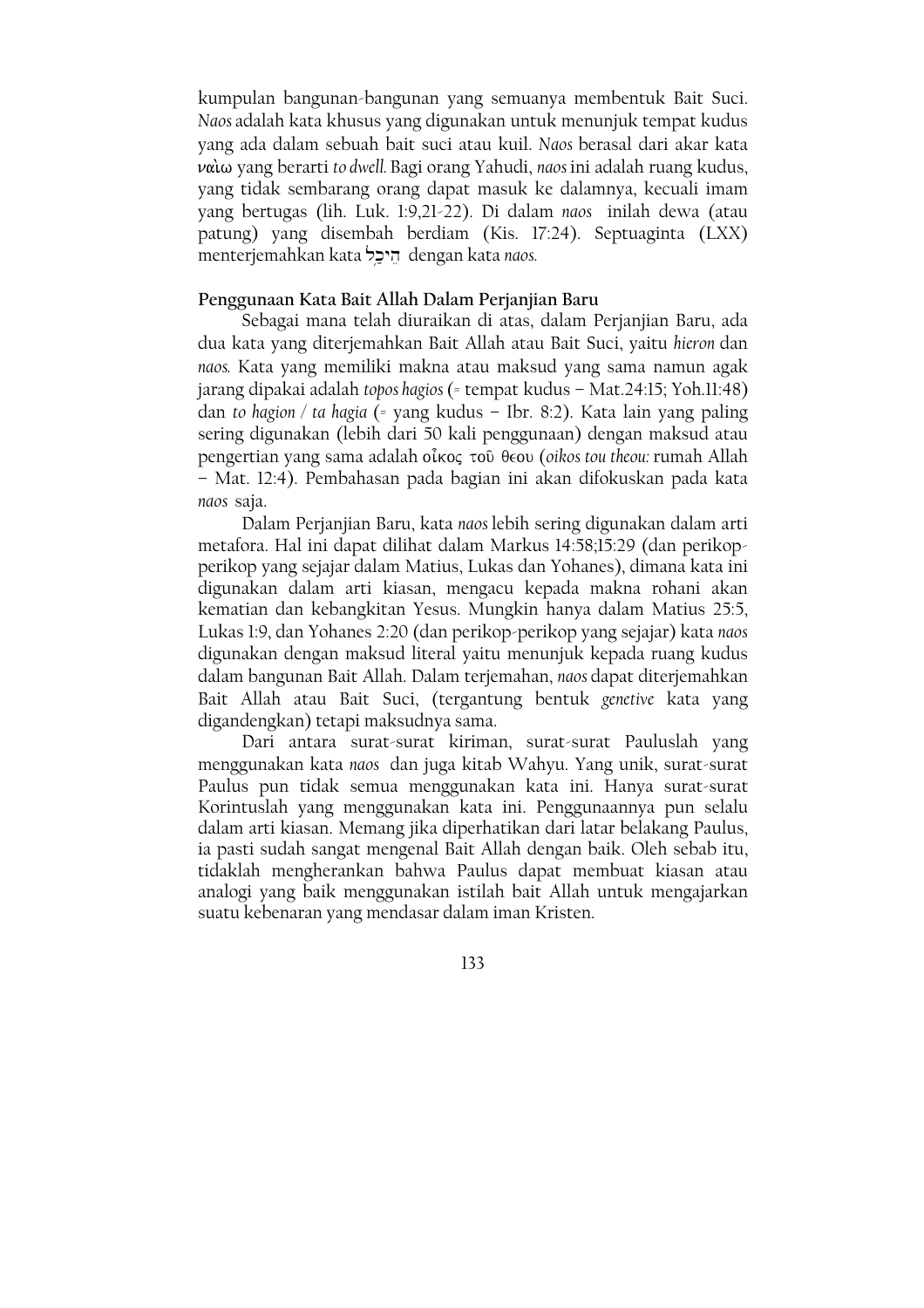## Latar Belakang Konteks I Korintus 3:1-23

Jika diperhatikan dengan cermat, apa yang diuraikan dalam perikop ini sangat dekat berkaitan dengan apa yang diuraikan dalam pasal 1:10-17. Pokok yang dibicarakan hampir sama, yaitu mengenai perpecahan dalam jemaat. Penyebab perpecahan itu adalah faksionalisme. Faksionalisme adalah sikap menonjolkan diri dengan cara-cara oportunistis atau dengan cara mendorong perpecahan di dalam kelompoknya. Perbedaan pandangan di dalam jemaat dijadikan sebagai suatu persaingan yang merasa kelompoknya lebih benar daripada kelompok lain. Akhirnya persaingan ini menimbulkan keangkuhan kelompok. Keangkuhan ini akan bertumbuh menjadi kebencian kepada kelompok lain. Setiap kelompok merasa lebih baik daripada yang lainnya. J. Knox Chamblin mengatakan bahwa keangkuhan selalu berarti perseteruan, bukan hanya kepada manusia tetapi juga terhadap Allah.<sup>10</sup> Dari hal ini jelaslah bahwa masalah di Korintus bukanlah ketidakmantapan jemaat karena masalah yang muncul dari lingkungannya tetapi karena orang-orang di dalam jemaat itu sendiri yang menyebabkan ketidakmantapan.<sup>11</sup>

Jemaat Korintus adalah jemaat yang sangat beruntung, karena dilayani oleh beberapa pemberita injil, yang membuat mereka semakin dewasa dan bisa bertumbuh. Mereka menggunakan hikmat duniawi (1 Kor 1:18-2:16), menilai pemimpin pemberita Injil yang sudah melayani dan akhirnya menuju kepada pilih kasih yang saling<br>dipertentangkan.<sup>12</sup> Warren Wiersbe mengatakan, "Jemaat Korintus membangun jemaatnya dengan hikmat manusia yaitu hikmat dunia, yang seharusnya bersandar pada hikmat Allah, yaitu firman-Nya."<sup>13</sup> Semua pandangan dan sikap yang tidak sesuai dengan kebenaran ini telah menimbulkan berbagai perselisihan dan perpecahan dalam jemaat Korintus. Dengan demikian, menjadi jelaslah bahwa di jemaat Korintus:

<sup>&</sup>lt;sup>9</sup>Ebta Setiawan, Kamus Besar Bahasa Indonesia Offline, versi 1.1. s.v. "faksi"

<sup>&</sup>lt;sup>10</sup>J.Knox Chamblin, Paulus dan Diri: Ajaran Rasuli bagi Keutuhan Pribadi (Surabaya: Momentum, 2011), 116.

<sup>&</sup>lt;sup>11</sup>Willi Marxsen, Pengantar Perjanjian Baru: Pendekatan Kritis Terhadap Masalah-Masalahnya (Jakarta: BPK Gunung Mulia, 2012), 82.

<sup>&</sup>lt;sup>12</sup>Russel P. Spittler, Pertama dan Kedua Korintus (Malang: Gandum Mas, 1977), 27.

<sup>&</sup>lt;sup>13</sup>Warren W. Wiersbe, Hikmat di dalam Kristus - Tafsiran 1 Korintus (Bandung: Yayasan Kalam Hidup, 1983), 54.

<sup>134</sup>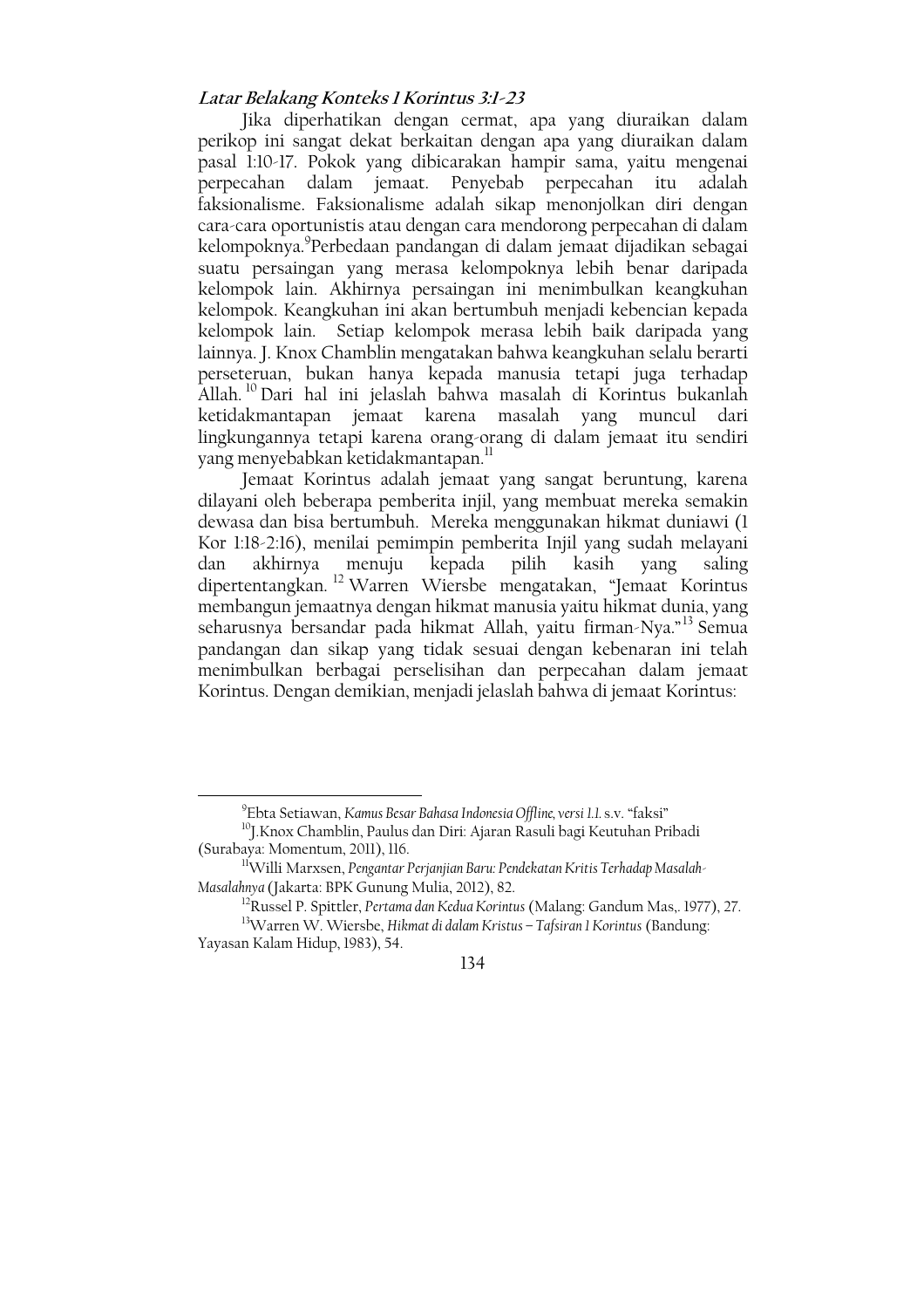Kekhususan kepercayaan Kristen, ungkapan, ibadah, dan moralitas menunjukkan tekanan-tekanan dari faktor-faktor lingkungan dan kebudayaan yang berbeda di suatu kota kafir yang makmur, yang dihubungkan baik dengan Yunani dan dunia Timur, di dalam suatu jemaat yang meliputi berbagai golongan dan latar belakang keagamaan serta tingkatan dalam pertumbuhan Kristen. Keadaannya dijadikan berbelit-belit oleh ajaran-ajaran Kristen yg hanya dimengerti setengah-setengah, dilayankan dengan lagak kecakapan berpidato, dan pemakaian slogan-slogan dengan tak bertanggung jawab, seperti 'pengetahuan' (1 Korintus 8:1) dan 'kebebasan' (1 Korintus 8:9). Dan musuh yg senantiasa tersedia dalam bentuk khusus di Korintus adalah dunia, daging, dan si jahat.<sup>14</sup>

Paulus mengingatkan kepada Jemaat Korintus, bahwa hikmat Allah yang terpenting untuk mengenal Allah. Jangan menggunakan hikmat manusia untuk mengenal Allah. Jemaat Korintus meninggikan pemimpin jemaat berdasarkan hikmat manusianya, sehingga lebih mementingkan pemimpinnya daripada inti ajaran akan Salib. Pandangan yang saling mengunggulkan pemimpinnya inilah yang membuat jemaat menjadi terpecah, karena memegahkan diri di hadapan Allah (1:30). Jemaat Korintus memakai hikmatnya yang mengantar kepada keangkuhan dan menyediakan dasar persaingan, tipuan palsu, dan menuju kehancuran.<sup>15</sup>

Karena situasi jemaat di Korintus kurang harmonis, seperti yang digambarkan di atas, maka Rasul Paulus dalam pasal 3 ini menuliskan kebenaran-kebenaran yang penting untuk dipahami oleh jemaat Korintus agar jemaat tersebut dapat menjadi jemaat yang dewasa. Dalam pasal 3 surat ini, dengan jelas rasul Paulus menunjukkan bahwa akibat sikap faksionalisme dan keangkuhan mereka, maka timbul perselisihan dan perpecahan dalam jemaat itu. Rasul Paulus menyebut sikap yang demikian sebagai sikap manusia duniawi yang tidak mau dewasa di dalam Kristus (3:3). Untuk menyatakan hal ini, Paulus menggunakan kata σαρκικος (sarkikos), yang secara harfiah artinya "bersifat seperti

<sup>&</sup>lt;sup>14</sup>Ensiklopedia Alkitab Masa Kini, s.v. "Surat-surat Korintus"

<sup>&</sup>lt;sup>15</sup>J. Knox Chamblin, Paulus dan Diri: Ajaran Rasuli bagi Keutuhan Pribadi (Surabaya: Momentum, 2011), 123.

<sup>135</sup>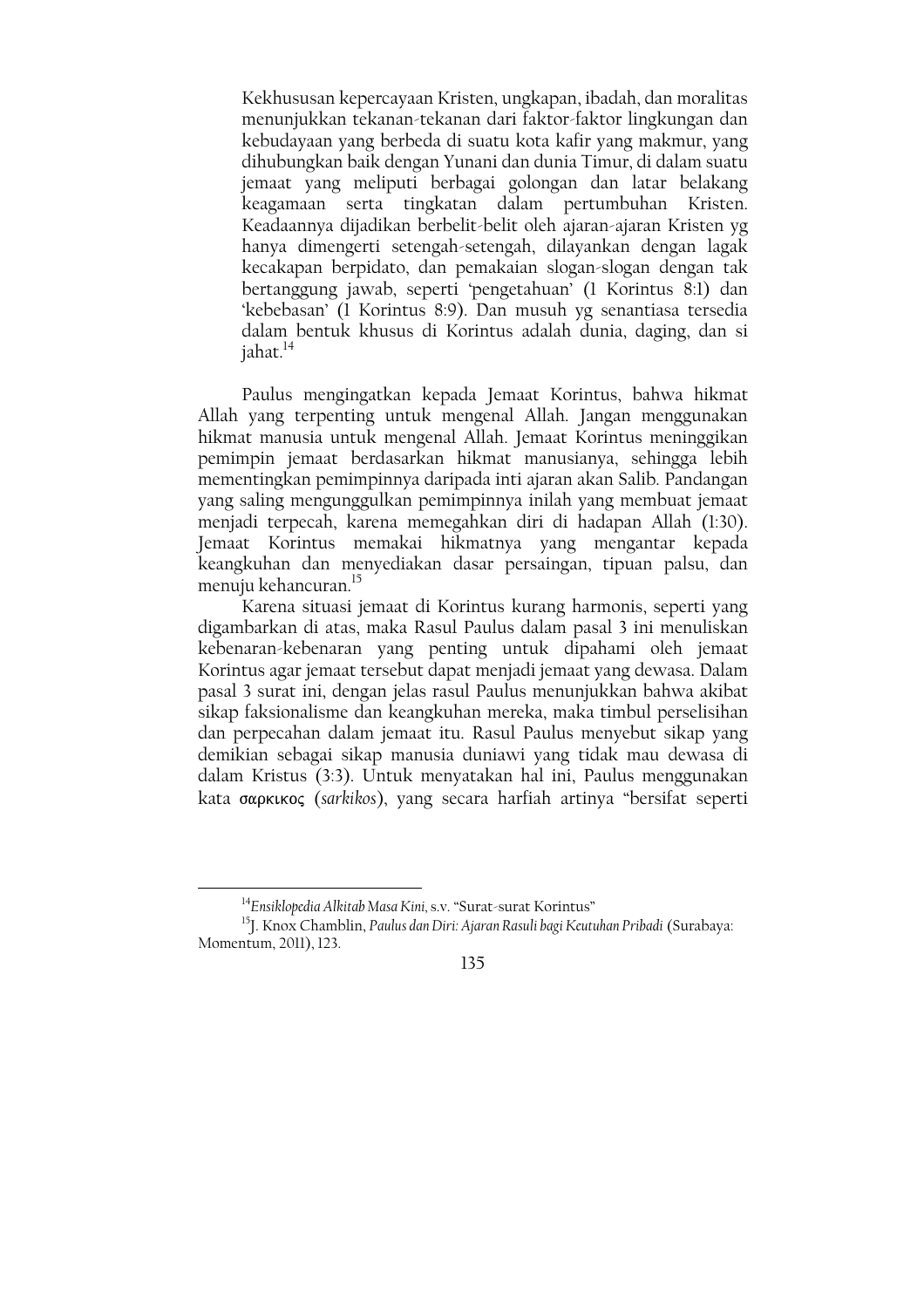daging", yang sama dengan "menurut daging" (Roma 8:4). Dibalik kata ini terdapat pengertian sifat bandel.<sup>16</sup>

Sikap jemaat di Korintus yang demikian membuat Paulus merasa penting untuk mengajarkan kepada mereka bahwa Kristuslah yang memiliki segalanya, baik jemaat maupun para pelayan jemaat. Oleh sebab itu dalam ayat 5 sampai 9, Paulus memakai metafora ladang dan pekerja, dimana jemaat di Korintus adalah ladang Allah, sedangkan Paulus dan semua orang yang melayani jemaat itu adalah kawan sekerja Allah.

Selain metafora ladang dan pekerja, Paulus juga memakai metafora bangunan Allah. Dalam ayat 9b hingga ayat 23, Paulus menarasikan metafora itu dengan sangat proporsional. Dasar dari bangunan itu adalah Kristus (3:11). Paulus - yang menyebut dirinya sebagai seorang ahli bangunan telah meletakkan dasarnya, dan orang lain (Apolos, Kefas) membangun terus diatasnya. Oleh sebab itu, setiap orang yang membangun diatas bagunan itu (yaitu jemaat Allah) harus memperhatikan bagaimana ia membangun, karena pekerjaan setiap orang sekali kelak akan diuji. Jika pekerjaan orang itu tahan uji, maka ia akan mendapat upah (3:14) tetapi jika pekerjaannya terbakar, ia akan menderita kerugian (3:15a). Dalam metafora bangunan dan orang yang membangun ini, Paulus menujukan pengajarannya bukan kepada anggota jemaat saja, tetapi juga kepada mereka yang melayani jemaat itu.

Ayat 16 - 17 merupakan ayat kunci untuk pasal 3 ini. Paulus menyatakan bahwa jemaat Korintus sebagai komunitas adalah Bait Allah dan bahwa Roh Allah berdiam di tengah-tengah jemaat. Oleh sebab itu tidak, bait Allah tidak boleh dibinasakan, sebab bait Allah itu kudus, karena Allah berdiam di sana. Sebagai bait Allah, jemaat Korintus seharusnya menghindari sikap hidup duniawi yakni kesombongan, perselisihan, percabulan, dan hal-hal lain yang mengancam persatuan dan kesatuan jemaat. Nasihat dalam ayat-ayat ini dipertegas kembali dalam pasal  $6:19-20$ .

<sup>&</sup>lt;sup>16</sup> Dalam ayat 1, Paulus menggunakan kata σαρκίνος (sarkinos) untuk menyatakan manusia duniawi. Sarkinos secara harfiah berarti terbuat dari daging, yang didalamnya terkandung pengertian kelemahan (Mat.26:41). Dalam konteks ayat 1 ini dapat dipahami bahwa Paulus memang menganggap jemaat di Korintus sebagai jemaat yang masih belum dewasa ketika ia melayani jemaat tersebut sebelumnya. Lih. Charles F. Pfeifer dan Everett F. Horisson (ed.), Tafsiran Alkitab Wycliff Vol.3 (Malang: Gandum Mas, 2001), 610.

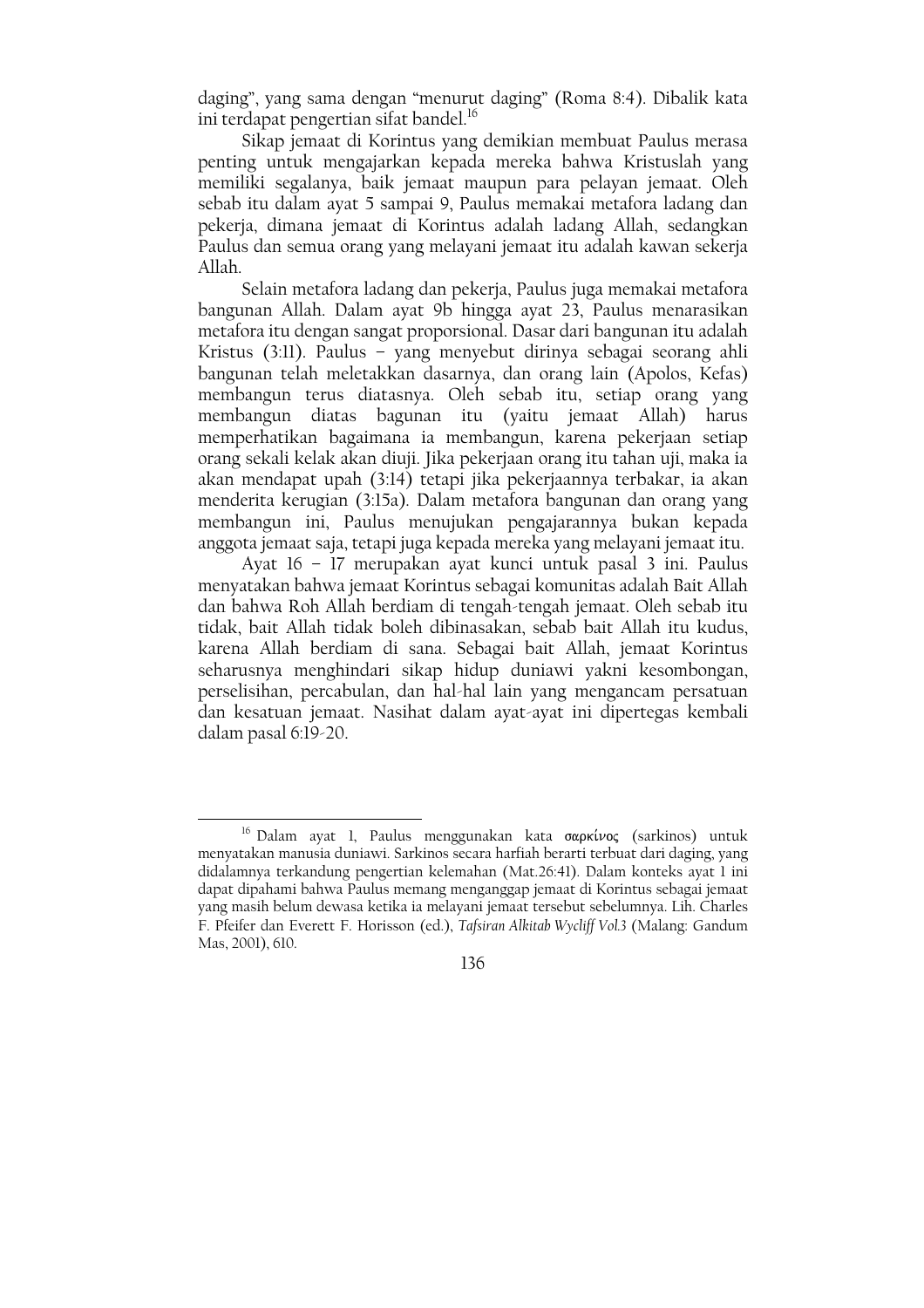Dalam bagian selanjutnya yaitu pasal 4:1-5, Paulus menyatakan bahwa Tuhanlah yang menjadi hakim atas setiap pekerja-Nya bahwa kepada Dia-lah semua pekerja akan mempertanggungjawabkan pekerjaan mereka. Tuhan adalah satu-satunya hakim yang menguji setiap pekerjaan, yang akan menghakimi seadil-adilnya.<sup>17</sup> Ketika Tuhan menghakimi, maka "Ia akan menerangi, juga apa yang tersembunyi dalam kegelapan, dan Ia akan memperlihatkan apa yang direncanakan didalam hati. Maka tiap-tiap orang akan menerima pujian dari Allah" (4:5).

Akhirnya, dalam pasal 4:6-21, Rasul Paulus kembali menekankan kepada jemaat di Korintus agar mereka tidak "menyombongkan diri dengan jalan mengutamakan yang satu dari pada yang lain" (4:6). Nasihat pada bagian ini paralel dengan apa yang telah disinggung dalam pasal 3:18-21, di mana Paulus menyatakan hal sama, agar "jangan ada orang yang menipu diri sendiri, yang menyangka dirinya berhikmat menurut dunia ini" (3:18) dan "jangan ada orang yang memegahkan dirinya atas manusia" (3:21). Pertumbuhan rohani yang dewasa dan persatuan dan kesatuan jemaat hanya dapat dicapai dengan menjauhkan hal-hal semacam ini.

### Makna Bait Allah Dalam 1 Korintus 3:16-17

Ayat 16 ini berawal dengan kalimat où oi'δατε ὅτι (ouk oidate hoti). Kata oùk adalah kata yang berarti tidak, bukan, jangan. Ketika kata ini digunakan dalam bentuk pertanyaan, maka pertanyaan yang diajukan mengharapkan jawaban positif.<sup>18</sup> Kata ini biasa digunakan sebagai pertanyaan retoris, yang jawabannya adalah kepastian atau pernyataan.<sup>19</sup>

Pada umumnya terjemahan untuk kata oloate diterjemahkan tunggal, kecuali dalam terjemahan CEV. Sebagaimana telah disebutkan, kata ini sebenarnya adalah kata kerja dengan bentuk orang kedua jamak. Dalam terjemahan CEV hal ini nampak jelas, tetapi disisi lain, terjemahan CEV memiliki kekurangan, karena kata oùk sepertinya tidak

137

<sup>&</sup>lt;sup>17</sup> Adina Chapman, Pengantar Perjanjian Baru (Bandung: Yayasan Kalam Hidup, 2004), 65.

<sup>&</sup>lt;sup>18</sup>Barclay M. Newman Jr, Kamus Yunani – Indonesia (Jakarta: BPK Gunung Mulia, 1991), 120.

<sup>&</sup>lt;sup>19</sup> Paul Ellingworth dan Howard Hatton, Surat Paulus yang Pertama kepada Jemaat di Korintus (Jakarta: LAI, 2010), 88. Dalam terjemahan TB LAI frasa ini diterjemahkan: "tidak tahukah kamu.." Dalam terjemahan FAYH berbunyi: "Tidakkah Saudara menyadari bahwa...". Sementara dalam terjemahan BIS berbunyi; "Tahukah Saudara", CEV berbunyi: All of you know that..." Sedangkan dalam terjemahan NKJV menerjemahkan: "Do you not know that..."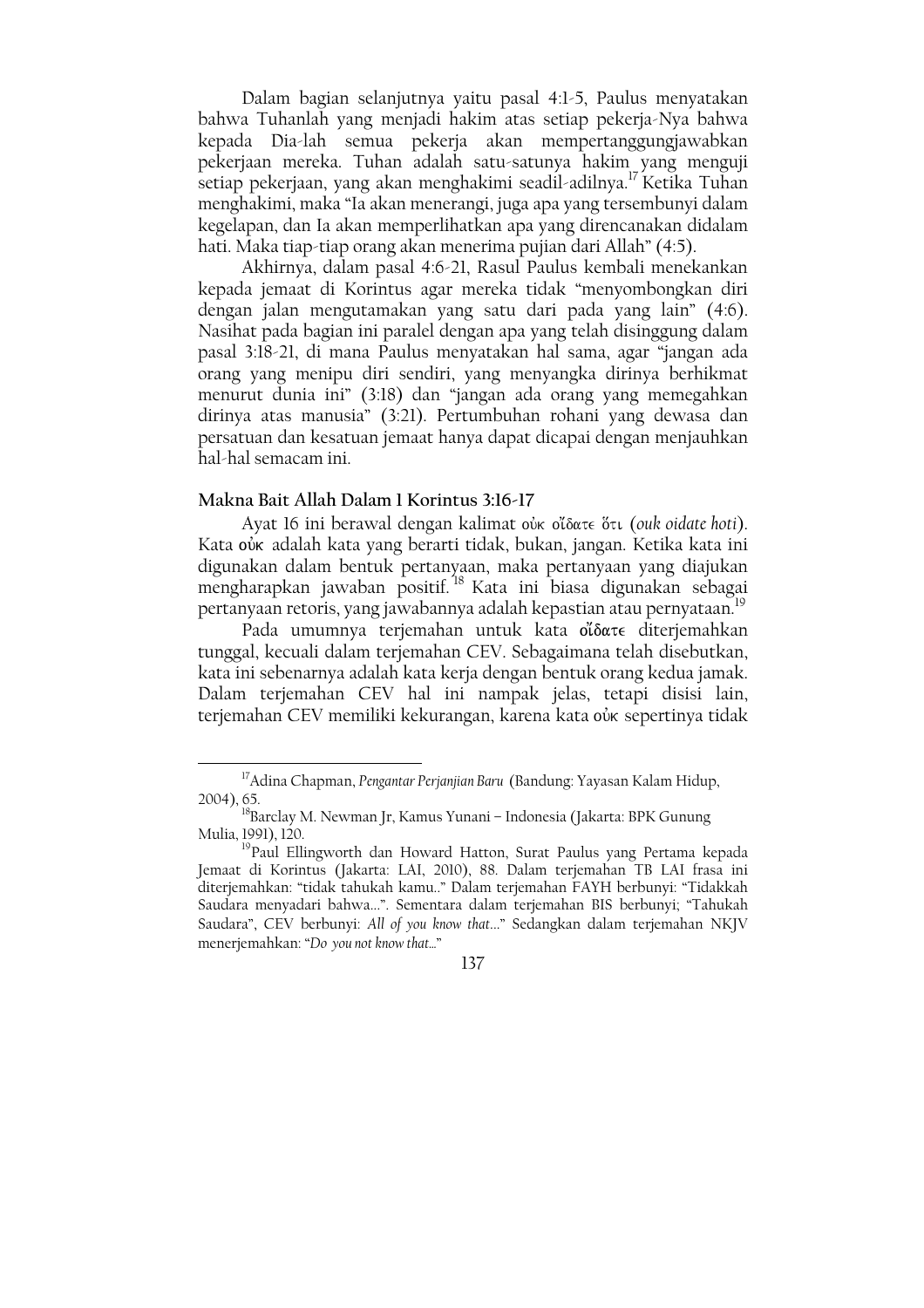mendapat perhatian dalam terjemahan ini, dan hal sama terlihat dalam terjemahan BIS.

Sebagaimana yang telah dijelaskan di atas, kata o'íoate adalah kata kerja orang kedua plural perfect active indicative.<sup>20</sup> Bentuk jamak yang digunakan dalam bagian ini menunjukkan bahwa yang dimaksud dalam ayat ini bukan menunjuk kepada perseorang, tetapi kepada banyak orang. Bentuk perfek yang digunakan dalam kata ini menyatakan bahwa tindakan "mengetahui" telah rampung, selesai atau tercapai, yang dibuktikan dengan suatu kondisi atau akibat atau dampak yang masih terasa hingga pada masa kini.<sup>21</sup>

Dengan demikian, frasa awal dalam ayat 16 ini merupakan dasar penting yang patut dipahami dalam kaitannya dengan kalimat-kalimat berikutnya, bahkan ayat selengkapnya, yaitu ayat 16. Dalam kalimatkalimat berikutnya hingga ayat 17, Paulus menegaskan kepada jemaat di Korintus empat kebenaran penting berkaitan dengan kehidupan Kristen sebagai komunitas Allah dengan menggunakan metafora Bait Allah, bahwa mereka adalah Bait Allah, bahwa Bait Allah merupakan tempat kediaman Allah, bahwa Bait Allah itu tidak boleh dibinasakan dan Bait Allah itu kudus. Keempat kebenaran ini adalah kebenaran yang mendasar (tidak dapat dibantah, harus diterima secara positif), dan patut dipahami dengan baik sehingga dapat memberi dampak yang berkelanjutan dalam realitas hidup sehari-hari. Berikut ini pembahasan keempat poin tersebut secara spesifik.

### Bait Allah adalah Kumpulan Orang Percaya (ay. 16b, 17d)

Penegasan Paulus kepada jemaat di Korintus bahwa mereka adalah Bait Allah terdapat dalam kalimat ναὸς θεοῦ ἐστε (naos theou este) vang secara literal berarti kamu (sekalian) adalah bait Allah.

Penggunaan bentuk "kamu" dalam bentuk jamak (empat kali bentuk "kamu" jamak dalam ayat 16-17) dalam kalimat ini mengindikasikan bahwa yang dimaksud atau yang menjadi tujuan penekanan Paulus adalah jemaat di Korintus secara keseluruhan. Ini berarti Rasul Paulus hendak menyatakan bahwa jemaat (sebagai kumpulan orang percaya) sesungguhnya adalah bait Allah. Dalam bagian lain, yaitu pasal 6:19, Rasul Paulus juga menggunakan pola yang sama, dimana ia menggunakan kata "kamu" dalam bentuk jamak. Walau ada

<sup>&</sup>lt;sup>21</sup>Ferdinand K. Suawa, Memahami Gramatika Dasar Bahasa Yunani Koine (Bandung: Yayasan Kalam Hidup, 2009), 164.



<sup>&</sup>lt;sup>20</sup>Hasan Sutanto, Perjanjian Baru Interlinear Yunani – Indonesia dan Konkordansi Perjanjian Baru (PBIK) jilid I (Jakarta: Lembaga Alkitab Indonesia, 2003), 893.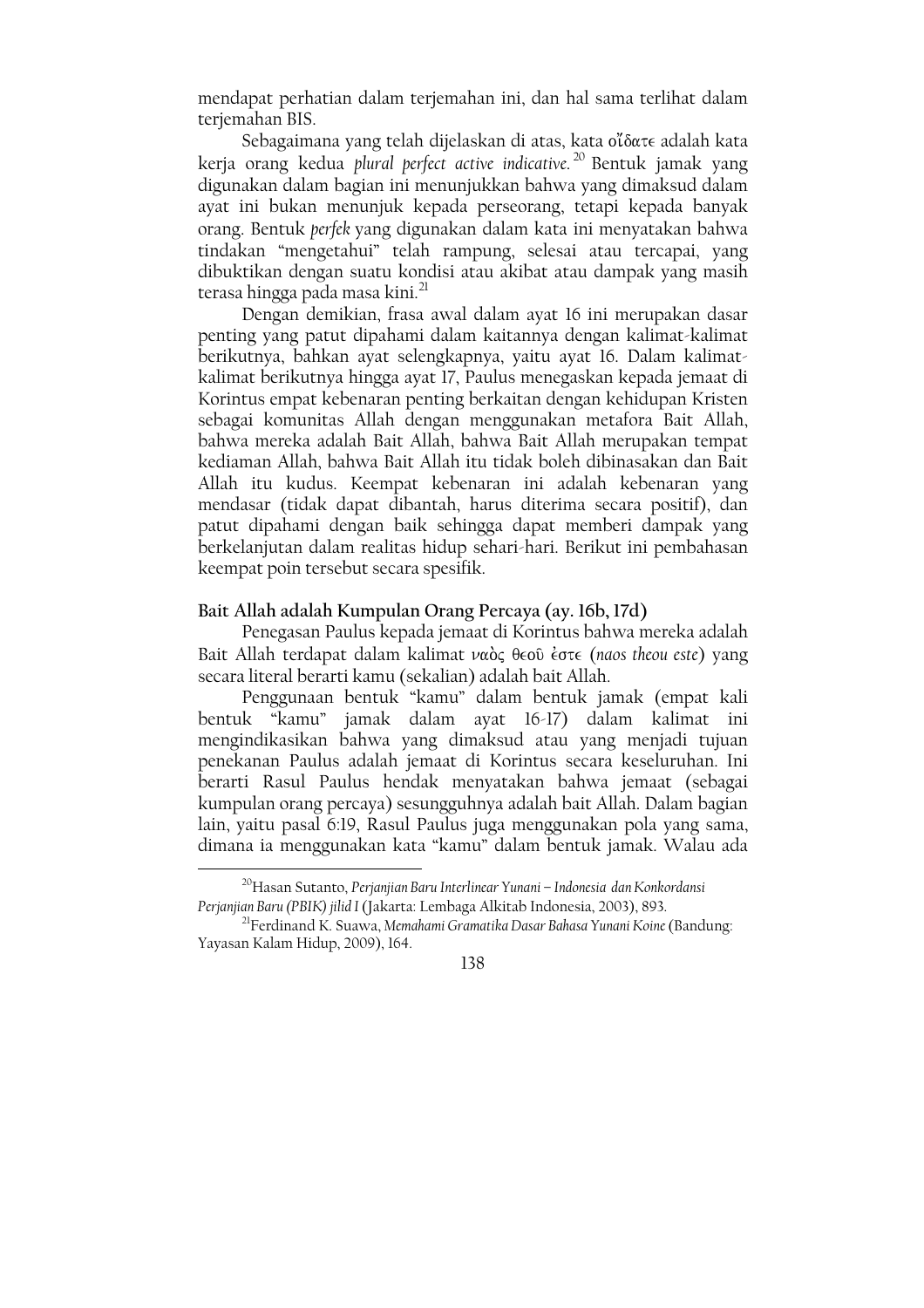penafsir yang berpandangan bahwa ayat-ayat ini mengacu kepada orang percaya secara individual,<sup>22</sup> tetapi lebih baik ayat ini (3:16-17) dipahami dalam bentuk gramatikalnya dimana yang dimaksudkannya adalah orang percaya secara kolektif.<sup>23</sup> Pengenalan terhadap bahasa Yunani dari Paulus ini menunjukkan bahwa disini Paulus tidak memikirkan individu-individu Kristen sebagai Bait Allah, melainkan persekutuan orang beriman di Korintus.<sup>24</sup>

Tidak dapat dipungkiri bahwa ada hubungan yang erat antara orang percaya secara personal dengan orang percaya secara kolektif. Tidak mungkin ada jemaat (sebagai suatu perkumpulan orang yang percaya), jika tidak ada pribadi-pribadi yang sepakat untuk berkumpul bersama sehingga menjadi sebuah kumpulan kolektif.<sup>25</sup> Donald Guthrie juga mengatakan bahwa, "keseluruhan orang percaya sebagai tempat kediaman Allah, juga berarti setiap orang Kristen adalah rumah Allah."<sup>26</sup>

Mengingat surat Korintus ditujukan kepada jemaat secara umum, maka lebih baik (khususnya mengenai pengajaran dalam pasal 3:16-17 ini) dipahami dalam konteks ini. Tentu saja tidak dapat disangkal bahwa pokok yang diajarkan secara kolektif mempunyai implikasi personal yang sangat signifikan.

Dalam ayat 17 bagian akhir, penegasan mengenai jemaat sebagai bait Allah tersurat dalam γάρ ναός του θεου άγιός έστιν, οίτινές έστε ύμεις (gar naos tou theou hagios estin, hoitines este humeis). Konstruksi kalimat ini seluruhnya berbentuk jamak, menunjuk kepada orang percaya secara kolektif. Kata οἴτινές έστε ὑμεῖς lebih baik diterjemahkan: dan Bait Allah itu ialah kalian (kamu sekalian).

<sup>&</sup>lt;sup>22</sup> Lihat David Ibrahim, Pelajaran Surat I Korintus (Jakarta: Mimery Press, 1999), 53. Hal yang sama dikatakan oleh Val Boyle, tersedia di www.bible-truths-revealed.com

<sup>&</sup>lt;sup>23</sup>David E. Hall (ed), Adult Teaching Guide: 1 Corinthias (Mineapolis: Evangelical Free Church, 1989), 36. Tafsiran yang sama dikemukakan oleh Leon Morris, The First Epistle of Paul to The Corinthians (Michigan: Wm. B. Eerdmans Publishing Company, 1979), 69. Lihat juga, Warren W. Wiersbe, Hikmat dalam Kristus (Bandung: Yayasan Kalam Hidup, 1983), 52.

<sup>&</sup>lt;sup>24</sup> Manfred T. Brauch, *Ucapan Paulus yang Sulit (Malang: Seminary Alkitab Asia* Tenggara, 1999), 80

<sup>&</sup>lt;sup>25</sup>Tafsiran Alkitab Masa Kini 3 (Jakarta: Yayasan Komunikasi Bina Kasih/OMF, 2012), 484.

<sup>&</sup>lt;sup>26</sup>Donald Guthrie, Teologi Perjanjian Baru 3 (Jakarta: BPK Gunung Mulia, 1993), 74.

<sup>139</sup>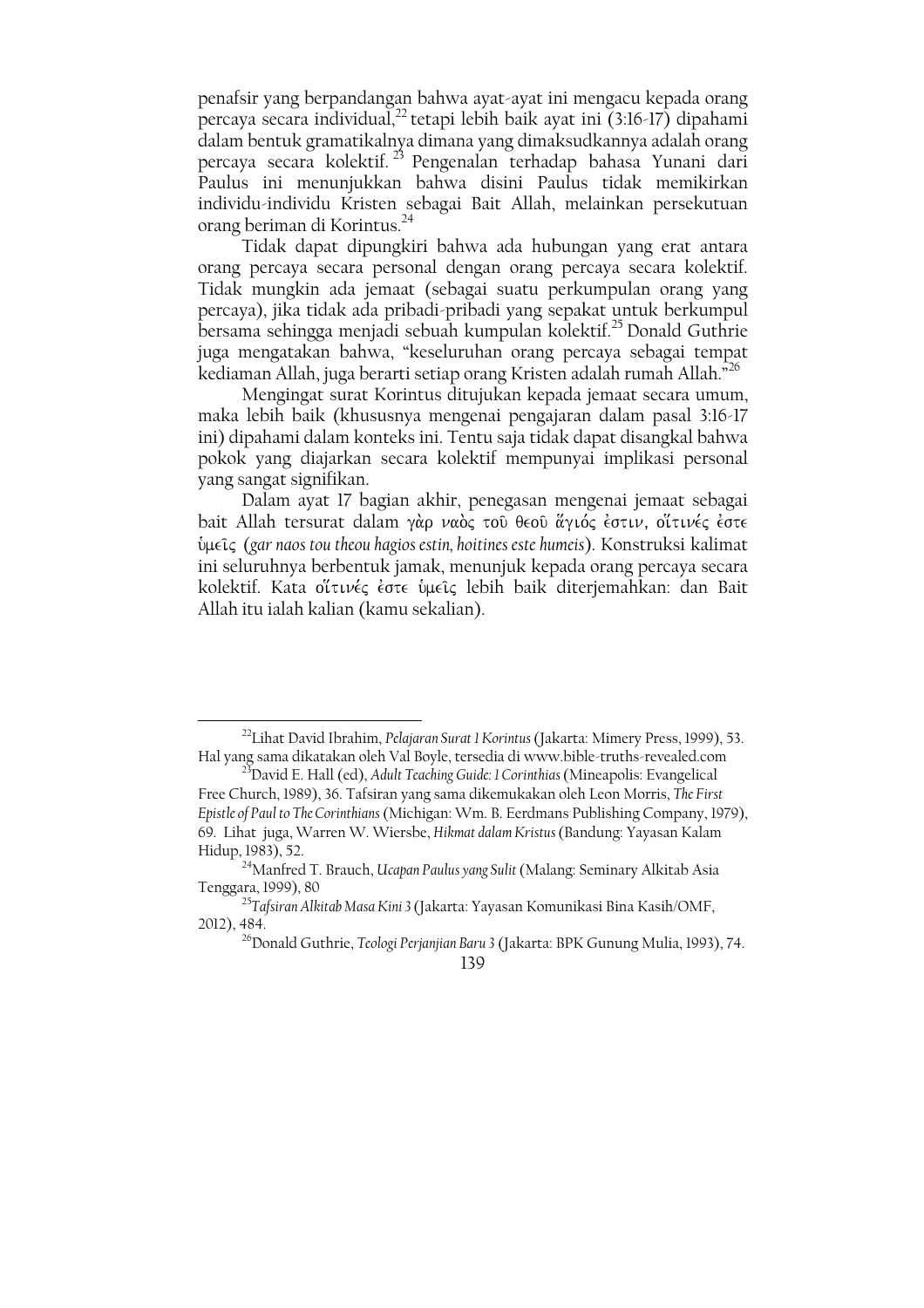Berdasarkan uraian di atas, jelaslah bahwa bait Allah yang dimaksudkan dalam bagian ini adalah jemaat sebagai kumpulan orang percaya. Pengenaan makna ini menguatkan kebenaran yang jelas terlihat dalam penggunaan kata ekklesia yaitu menunjuk kepada kesatuan gereja dalam keanekaragamannya.<sup>27</sup>

### Bait Allah Adalah Tempat Kediaman Allah (Ay.16c)

Pengajaran Paulus tentang bait Allah dalam ayat 16c ini adalah bahwa bait Allah merupakan tempat kediaman Allah. Hal ini terlihat dalam kalimat τὸ πνεῦμα τοῦ θεοῦ οἰκεῖ ἐνὑμῖν (to pneuma tou theou oikei en humin). Oikei adalah kata kerja present aktif indikatif untuk orang ketiga tunggal.<sup>28</sup>

Dalam terjemahan LAI, ayat ini berbunyi; "Roh Allah diam di dalam kamu," dalam terjemahan FAYH; "Roh Allah hidup diantara saudara di dalam rumah-Nya," dalam terjemahan BIS; "Roh Allah tinggal di dalam kalian," dalam terjemahan CEV; "His Spirit lives in you", dalam terjemahan NKJV; "The Spirit of God dwells in you." Dari keempat terjemahan ini, terjemahan BIS cukup baik, meskipun lebih baik menggunakan kata "berdiam" dari pada kata "tinggal" Berdasarkan ayat ini, jelaslah bahwa kumpulan orang percaya adalah habitation of God.<sup>29</sup> Sebagaimana bangunan bait Allah merupakan lambang tempat kediaman Allah ditengah-tengah umat Israel, maka di dalam jemaat, Allah berdiam ditengah-tengah mereka. Jemaat adalah umat yang ditebus oleh Allah sendiri, sebagaimana Israel adalah umat yang dipilih Allah sendiri.

Makna dari frasa ini hanya dapat dipahami dengan baik jika frasa ini dikaitkan dengan frasa sebelumnya (Yunani: naos tou theou). David Peterson menyatakan bahwa:

The expression naos tou theou marks out the Corinthian church as the divine sanctuary where God's Spirit dwells. The imagery reflects the Old Testament idea that God was specially present in the midst of his people (e.g. Ex. 29:44-46; 33:14-16; Ps. 114:2). Prophecies about the restoration of Israel after the Babylonian exile included the promise of the gift of God's Spirit, as the means

<sup>&</sup>lt;sup>27</sup>George Eldon Ladd, Teologi Perjanjian Baru, Jil. 2 (Bandung: Yayasan Kalam Hidup, 1999), 331.

<sup>&</sup>lt;sup>28</sup>Hasan Sutanto, Perjanjian Baru Interlinear Yunani - Indonesia (Jakarta: Lembaga Alkitab Indonesia, 2003), 893.

<sup>&</sup>lt;sup>29</sup>Spiros Zodhiates, Hebrew - Greek Keyword Study Bible, (Tennesse: AMG Publisher, 1990), s.v. "habitation of God."

<sup>140</sup>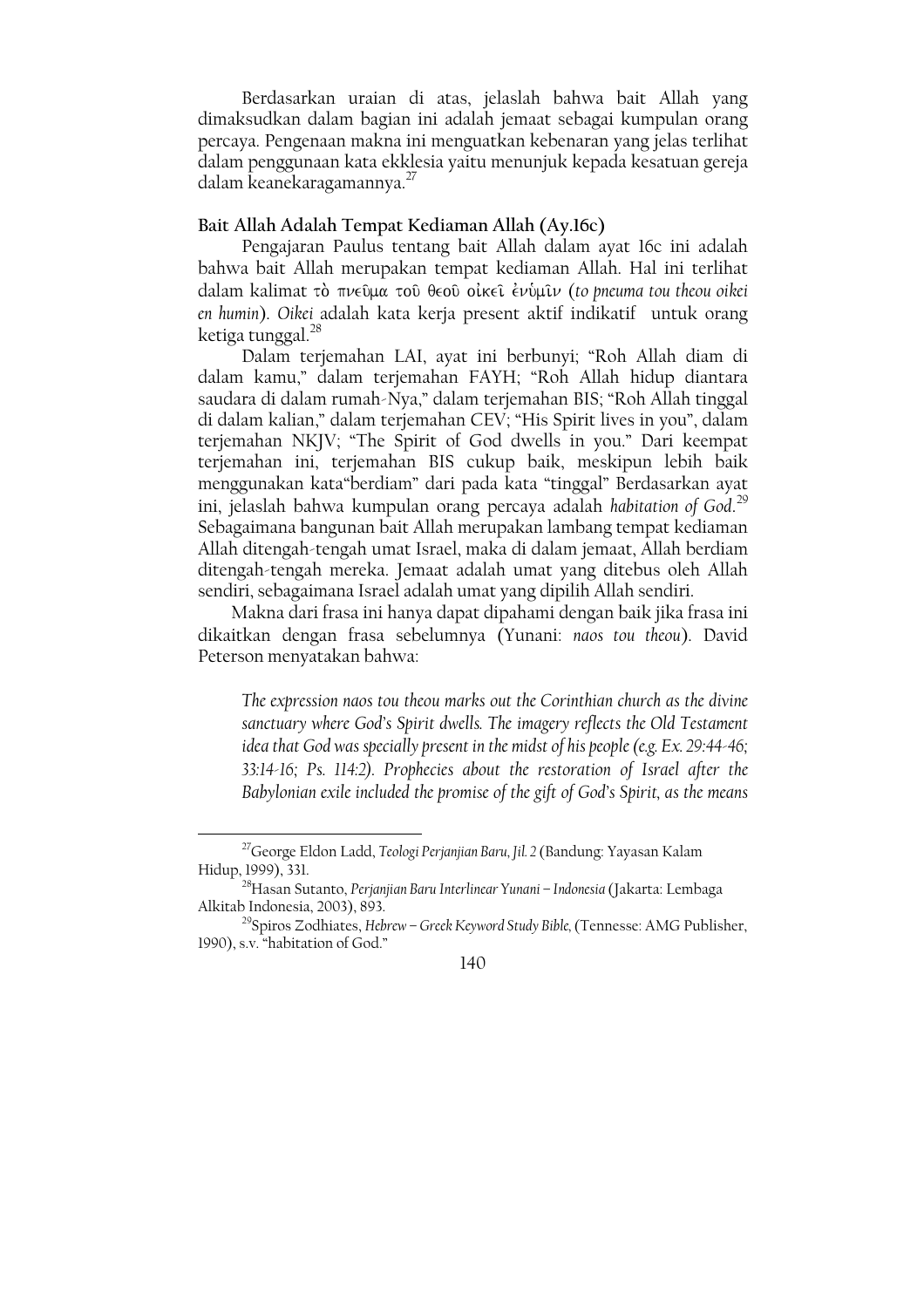by which he would dwell in or among his people and bless them in a new way (e.g. Joel 2:28-32; Is. 44:3-5; Ezk. 36:27-28; 37:14). The hope of a new temple, which was another way of speaking about the ultimate renewal of God's people, finds expression in the reality of the Christian congregation!<sup>30</sup>

Sebagaimana pandangan di atas, dapatlah dikatakan bahwa Paulus mengadopsi gagasan dari PL dan mengenakannya dalam pengajaran mengenai bait Allah kepada jemaat Korintus, bahwa bait Allah adalah tempat kediaman Allah, sebuah perwujudan pengharapan yang baru tentang pemulihan umat Allah. Sehubungan dengan hal ini, Donald Guthrie menyatakan bahwa:

Hal ini bukan hanya memperlihatkan adanya perkembangan dalam pemikiran, yaitu menggantikan hal yang bersifat lahiriah dengan yang bersifat batiniah, tetapi juga memperlihatkan bahwa suatu bangunan yang khusus bagi kediaman Allah tidak dibutuhkan lagi. Betapa pun bernilainya tempat kediaman Allah bagi Israel, namun Jemaat Kristen tidak memerlukan suatu tempat seperti itu. Gagasan tentang bangunan betul-betul menjadi kiasan dan karena itu bersifat rohani.<sup>31</sup>

Dengan demikian, dalam konteks ini, kumpulan orang percaya dipandang sebagai tempat kediaman Allah. Allah tidak saja hadir dalam bangunan fisik, tetapi juga dalam komunitas (umat) yang dipilih-Nya. Akan tetapi, pandangan ini tidak boleh diartikan bahwa orang umat Allah tidak perlu lagi beribadah di dalam sebuah bangunan. Memang, kehadiran Allah lebih penting dari pada bangunan, tetapi Ia juga menghendaki agar umat-Nya beribadah kepada-Nya di suatu tempat yang dikhususkan bagi-Nya, yaitu gereja.

## Bait Allah Itu Harus Dipelihara (Ay. 17a)

Sebagai tempat kediaman Allah, Bait Allah harus dipelihara dan bait Allah itu kudus. Penekanan rasul Paulus tentang kedua hal ini dikemukakan dalam ayat 17 ini. Dikatakan bahwa; "Jika ada orang yang membinasakan bait Allah, maka Allah akan membinasakan dia. Sebab bait Allah adalah kudus ... (LAI). "

<sup>&</sup>lt;sup>30</sup>David Peterson, Engaging with God: A Biblical Theology of Worship (Illinois: Intervarsity Press, 1992), 201.

<sup>&</sup>lt;sup>31</sup>Donald Guthrie, Teologi Perjanjian Baru, Jil. 3 (Jakarta: BPK Gunung Mulia, 1993), 75

 $141$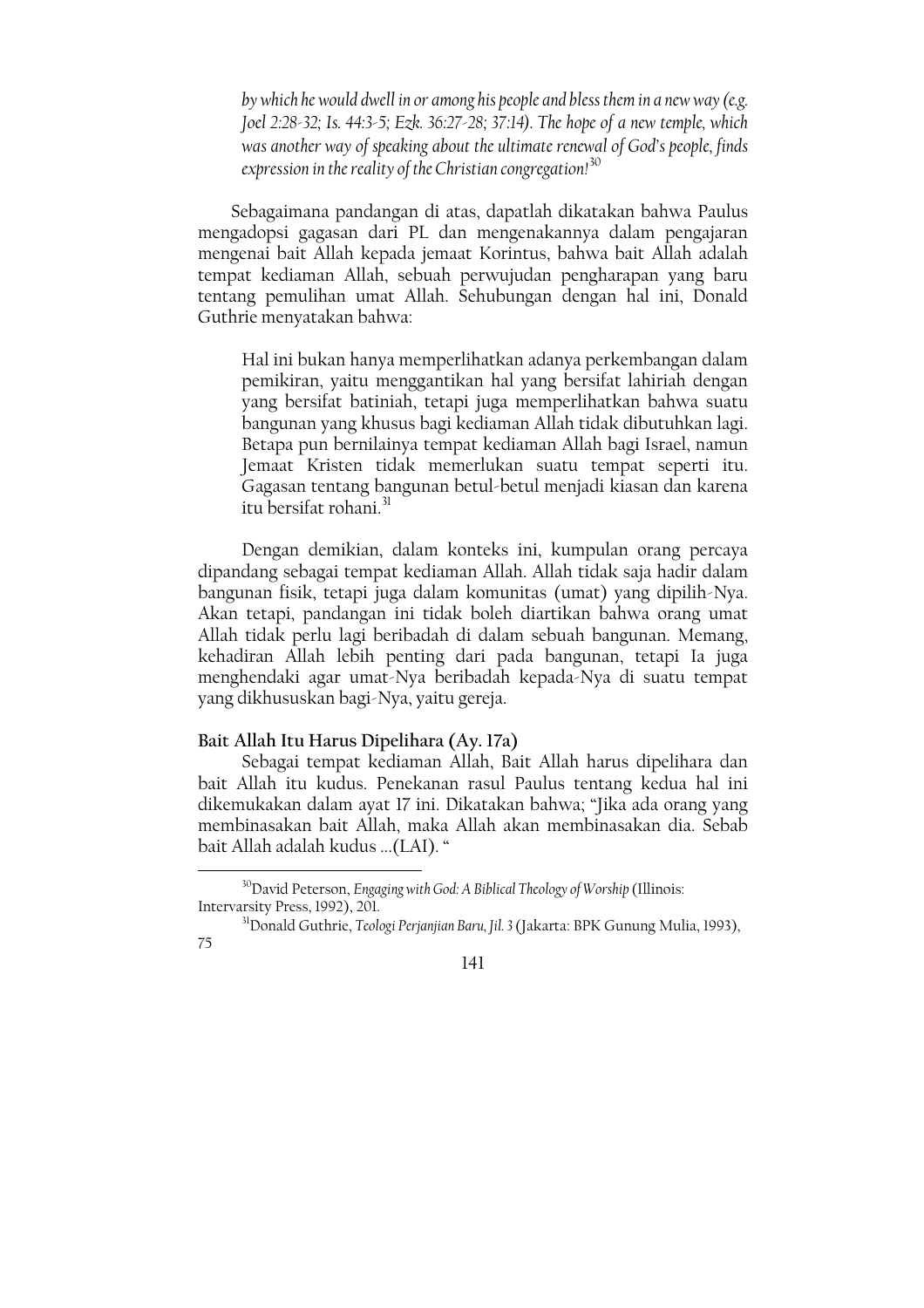Kata φθείρει berasal dari kata φθείρω yang berarti, merusak, menghancurkan, menyesatkan, memperkosa.<sup>32</sup> Dari definisi ini, dapat dikatakan bahwa kata ini juga secara harfiah mengandung makna merana, menyia-nyiakan, juga digunakan untuk menyatakan sesuatu yang dilayukan atau dipudarkan atau dilisutkan dengan berbagai cara dan secara figuratif digunakan untuk menyatakan sesuatu yang diruntuhkan melalui pengaruh moral.

Dengan demikian, jelaslah bahwa merusakkan bait Allah yaitu persekutuan orang-orang percaya adalah dengan mengajarkan ajaran sesat yang membuat jemaat berkanjang dalam kehidupan daging yang tidak memuliakan Allah. Para pengajar jemaat harus memperhatikan hal ini dengan serius karena mereka yang tugas dan tanggung dalam mengajar jemaat. Bahaya pengajar palsu yang bisa menyusup ke tengah jemaat dan akan merusak kehidupan berjemaat, bisa merusak umat-Nya, vang berarti melawan Kristus.<sup>33</sup>

Konsekuensi dari tindakan merusakkan bait Allah adalah "Allah akan merusakkan dia" (Yunani φθερεῖ τοῦτον ὁ θεός). Maksud dari frasa ini sulit diartikan. Leon Morris mengatakan bahwa The word is not specific and cannot be pressed to mean either annihilation or eternal torment.<sup>34</sup> Penafsir lain berpendapat bahwa frasa "Allah akan membinasakan dia" berarti Allah akan mengambil bagiannya dari buku kehidupan atau ia tidak akan mendapat bagian dalam buku kehidupan.<sup>35</sup> Dari berbagai tafsiran yang muncul, penulis lebih cenderung dengan tafsiran David E Hall, K. Riedel dan David Ibrahim yang menyatakan bahwa maksud dari bagian ini menunjukkan bahwa Allah tidak akan membiarkan orang yang melakukan tindakan semacam itu, Allah akan menghukum dan membuat perhitungan dengan mereka.<sup>36</sup>

<sup>&</sup>lt;sup>32</sup>Barclay M. Newmann, Kamus Yunani - Indonesia (Jakarta: BPK Gunung Mulia, 1991) 183

<sup>&</sup>lt;sup>33</sup>Billy Kristanto, Ajarlah Kami Bertumbuh : Refleksi atas Surat 1 Korintus (Surabaya: Momentum, 2011), 45.

<sup>34&</sup>lt;br>Leon Morris, Tyndale New Testament Commentaries: 1 Corinthians (Michigan: Wm. B. Eerdmans Publishing Company, 1985), 67.

<sup>&</sup>lt;sup>35</sup>Adam Clarke, The New Testament Commentary and Critical Notes, Vol. V (Nashville: Abingdon Press, 1966), 205

<sup>&</sup>lt;sup>36</sup>David Ibrahim, Pelajaran Surat 1 Korintus (Jakarta: Mimery Press, 1999), 54., dan David E. Hall (ed), Adult Teaching Guide: 1 Corinthias (Mineapolis: Evangelical Free Church, 1989), 36. K Riedel, Surat Jang Pertama kepada Orang Korintus (Djakarta: BPK Gunung Mulia, 1955), 33

 $142$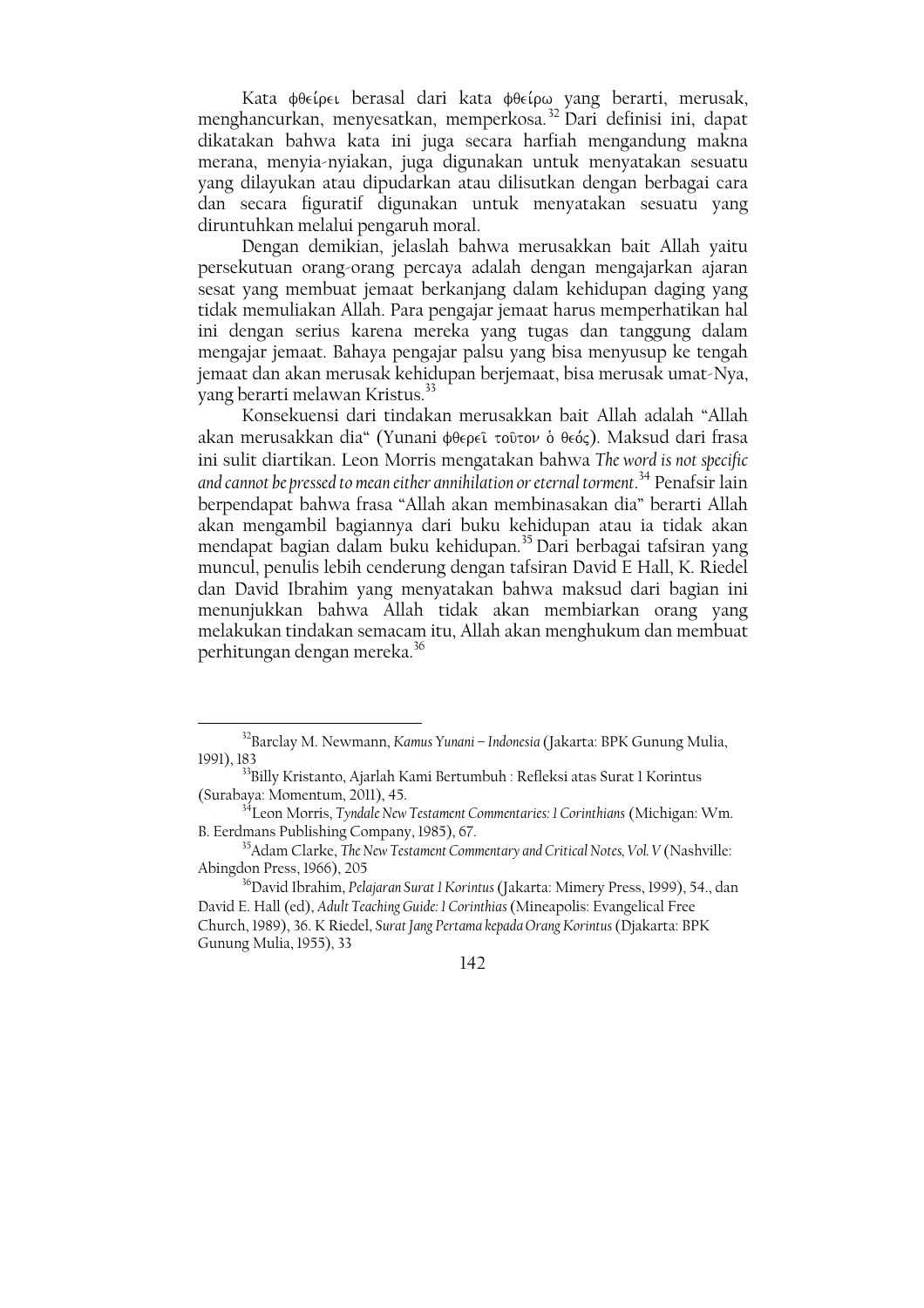Memerhatikan semua uraian di atas, maka dapat dikatakan bahwa Bait Allah harus dipelihara, tidak boleh dirusakkan atau dicemari dengan cara apapun. Barangsiapa merusakkan Bait Allah, Allah akan membuat Pemeliharaan bait perhitungan dengannya. Allah berkaitan pembangunannya, yaitu pembangunan rohani, dan hal ini dapat teriadi jika para pengajar jemaat sebagai rekan sekerja Allah (3:9) melakukannya dengan menjaga kemurnian pengajaran mereka. Orang yang dengan sengaja membuat bait Allah rusak akan berurusan dengan Allah sendiri karena adalah milik Kristus (3:23).

#### Bait Allah Adalah Kudus (Ay.17c)

Setelah Paulus mengungkapkan bahwa bait Allah adalah kumpulan orang percaya, bahwa bait Allah merupakan tempat kediaman dan kehadiran Allah, dan bahwa bait Allah tidak boleh dihancurkan, maka dalam pengajarannya di ayat yang ke 17c ini, Paulus menyatakan bahwa Bait Allah itu kudus. Dikatakan dalam terjemahan LAI "Sebab Bait Allah adalah kudus... " (Yun. ὁ γὰρ ναὸς τοῦ θεοῦ ἄγιός ἐστιν (translit. ho gar naos tou theou hagios estin).

Kata "kudus" yang dipakai dalam bagian ini adalah hagios. Kata ini juga berarti suci, murni, dipisahkan.<sup>37</sup> Menurut Strong, kata ini berasal dari kata hagos yang berarti sesuatu yang dashyat (an awful thing). Hagios berarti sacred (physically, pure, morally blameless or religious, ceremonially, consecrated).<sup>38</sup> Dari definisi-definisi tersebut, hagios berkaitan erat dengan keadaan yang suci, murni, terpisah, yang secara moral sempurna; tak bersalah atau bercacat cela.

Dalam PL, kata yang dipakai untuk "kudus" adalah קרט (qadosy). Dalam Ensiklopedi Alkitab Masa Kini Vol. I dikatakan bahwa qadosy dapat berarti 'terpisah' (dikhususkan) atau 'terpotong dari' digunakan terhadap keadaan terlepasnya seseorang atau suatu benda (supaya Tuhan dapat memakainya, dan dengan demikian terhadap keadaan orang atau obyek yang dilepas itu). Hagios mempunyai dasar pemikiran yg sama mengenai keterpisahan dan kesucian terhadap Allah.<sup>39</sup>

Kekudusan adalah karakteristik fundamental Allah, yang dalam kitab Yesaya 6:3 "... Kudus, kudus, kuduslah Tuhan semesta alam," pernyataan Serafim kepada nabi Yesaya, ungkapan kudus disebutkan

<sup>&</sup>lt;sup>37</sup>David Ibrahim, Pelajaran Surat 1 Korintus, (Jakarta: Mimery Press, 1999), 54 <sup>38</sup>Strong Concordance, s.v. άγιός

<sup>&</sup>lt;sup>39</sup>Ensiklopedi Alkitab Masa Kini Vol. I, s.v. "kudus, kekudusan"

<sup>143</sup>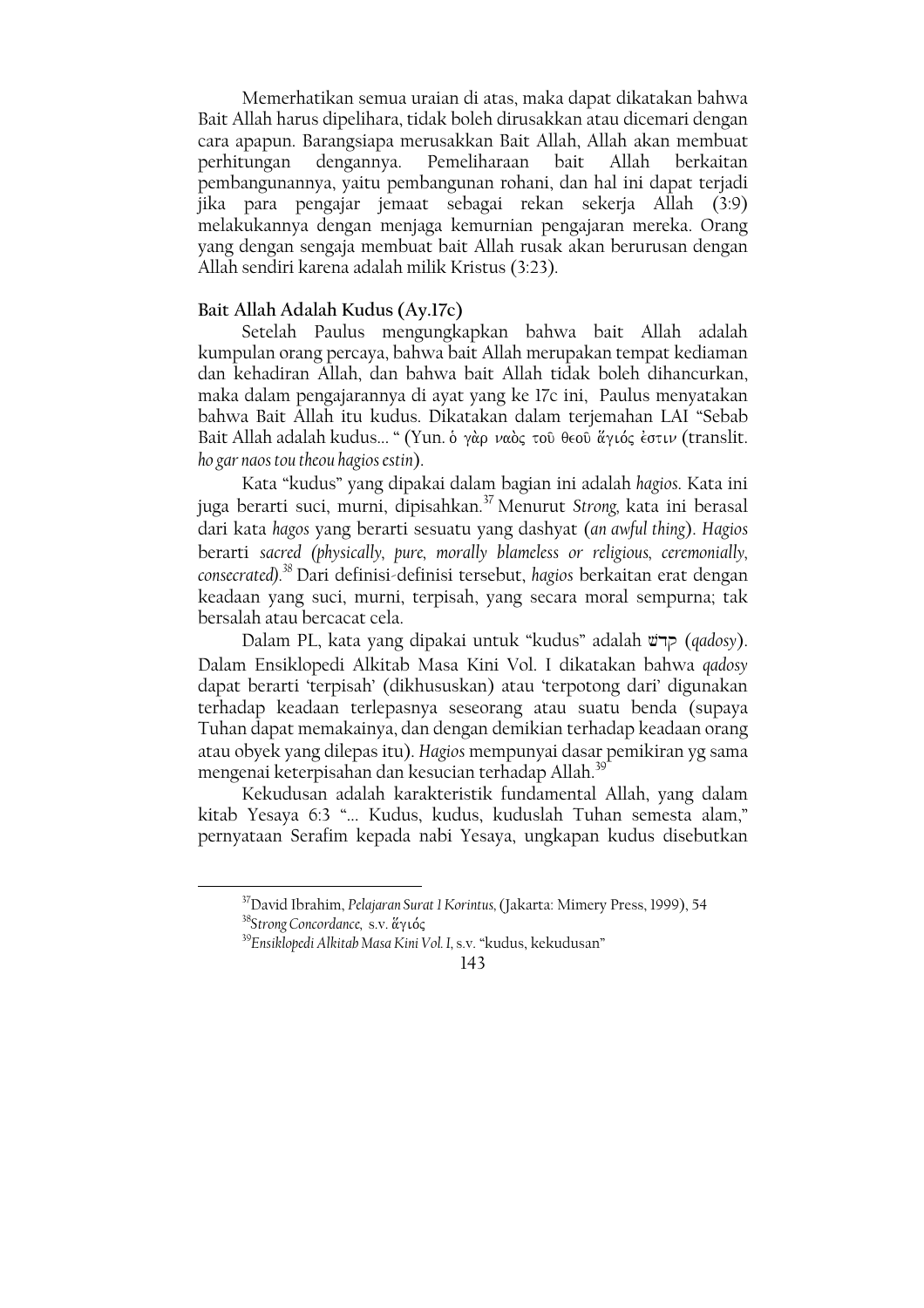tiga kali yang dalam bahasa Ibrani merupakan ungkapan superlatif yang berarti maha kudus.<sup>40</sup>

Sebagaimana bangunan Bait Allah kudus, maka kumpulan orang percaya yang kepadanya dikenakan sebutan bait Allah juga adalah kudus. Korelasi inilah yang ditunjukkan Paulus dalam ayat ini. Kekudusan bukan saja berkaitan dengan bendawi, tetapi juga menunjuk kepada umat Allah sejati yang dipelihara dan dilepaskan oleh Tuhan dari kefasikan dan penghakiman. Persekutuan orang kudus merupakan umat Allah yang sejati, Israel eskatalogis yang menerima janji Allah berkat keselamatan di dalam Kristus.<sup>41</sup>

Kekudusan berkaitan erat dengan kehadiran Allah. Sebagaimana kehadiran Allah di bait Allah menguduskan tempat itu dan mereka yang melayani di dalamnya, demikian pula kehadiran Allah di tengah-tengah kumpulan orang percaya. Matius 18:20 menyatakan, "Sebab di mana dua atau tiga orang berkumpul dalam nama-Ku, di situ Aku ada di tengahtengah mereka."

### **IMPLIKASI MAKNA BAIT ALLAH DALAM** KEHIDUPAN ORANG PERCAYA

#### Hidup dalam Kesatuan

Bait Allah adalah kumpulan orang-orang percaya. Sebagai suatu kumpulan, maka didalamnya terdapat berbagai macam orang dengan latar belakang kehidupan, budaya, pendidikan, status sosial, bahkan karakter dan sifat yang berbeda-beda. Semua perbedaan semacam ini, dari satu sisi merupakan keunikan tersendiri bagi suatu perkumpulan, tetapi disisi lain juga bisa menjadi faktor utama yang memicu terjadinya perpecahan dalam perkumpulan tersebut.

Jemaat di Korintus adalah jemaat yang majemuk dalam berbagai hal. Dari Apa yang tertulis dalam surat ini, kemajemukan rupanya telah meruncing terjadinya pengelompokan yang berpotensi menimbulkan berbagai masalah dalam jemaat, yang kemudian mengancam kesatuan jemaat sebagai tubuh Kristus. Jika kesatuan jemaat tidak dapat dipertahankan, maka kebenaran akan sulit dinyatakan. Oleh sebab itu,

<sup>&</sup>lt;sup>40</sup> Kamus Gambaran Alkitab, s.v. "kudus, kekudusan"

<sup>&</sup>lt;sup>41</sup>Herman Ridderbos, Paulus: Pemikiran Utama Teologinya (Surabaya: Momentum, 2010), 349-350.

<sup>144</sup>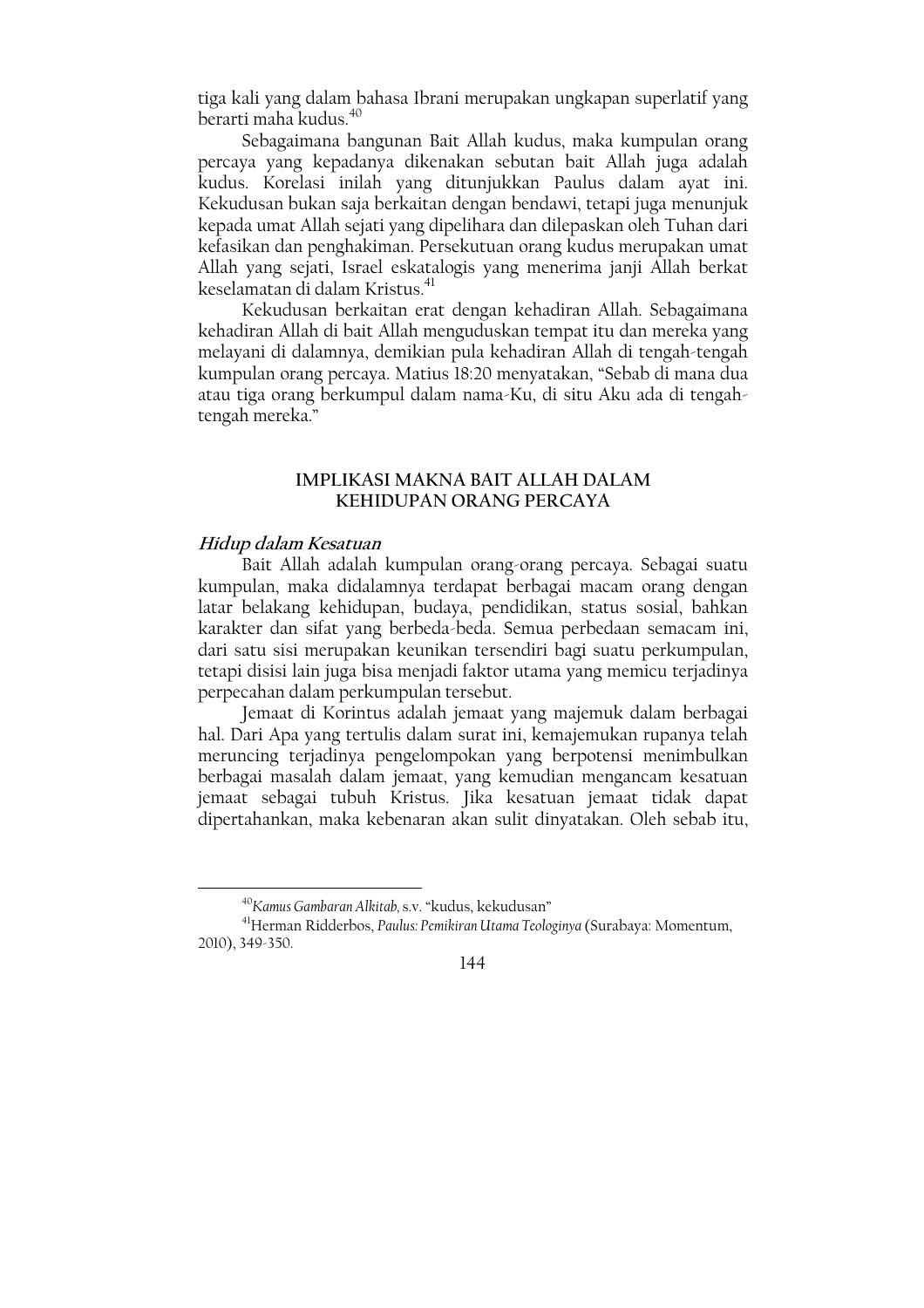perpecahan sedapat mungkin tidak boleh dibiarkan terjadi; walau harus diakui bahwa perbedaan adalah sesuatu yang tidak bisa dihindari.<sup>42</sup>

Salah satu faktor yang memicu terjadinya perpecahan adalah sikap favoritisme. Dalam jemaat di Korintus, ada jemaat vang mengagumi Paulus, ada yang mengagumi Apolos, Kefas dan Kristus. Memang tidak ada salahnya mengagumi pemimpin rohani atau hamba Tuhan tertentu, tetapi hal ini harus dalam porsi yang wajar. Namun, yang terjadi dalam jemaat di Korintus adalah kekaguman yang berlebihan. Billy Kristianto mengungkapkan bahwa:

Akan tetapi yang terjadi dalam jemaat Korintus bukanlah kekaguman biasa. Kekaguman yang tidak wajar ini akhirnya membawa semangat favoritisme yang kekanak-kanakan, dan inilah yang merusak gereja Tuhan. Ketika kita hanya mau mendengar hamba Tuhan tertentu kita sedang berpotensi untuk menjadi jemaat yang terpecah belah, seperti yang tertulis dalam surat ini. Ada aspek negatif ketika kita menunjukkan sikap favoritisme bukan hanya dalam hal kekaguman yang cenderung membawa kepada kultus individu, melainkan juga dalam kesempitan hati untuk tidak mau diajar oleh yang lain.<sup>43</sup>

Dari pernyataan di atas, dapat dikatakan bahwa untuk menjaga dan melestarikan kesatuan, sikap favoritisme yang berlebihan harus dihindari. Setiap orang yang adalah anggota Bait Allah (kumpulan orang percaya) harus menjaga dan memperhatikan diri supaya mereka tidak berlebihan mengagumi atau mengagungkan seseorang (dalam hal ini para pemimpin mereka atau hamba Tuhan yang melayani mereka). Dengan menjauhkan diri dari sikap favoritisme yang berlebihan semacam ini, maka pengkultusan terhadap pemimpin rohani atau hamba Tuhan tidak akan muncul. Setiap orang hendaknya memandang kepada Kristus saja yang adalah kepala, dan menjadikan Dia sebagai pusat segalagalanya.

Ancaman lain terhadap kesatuan jemaat sebagai kumpulan orang percaya adalah adanya sikap yang tidak benar terhadap karunia-karunia rohani. Kenyataan ini tidak saja dapat ditemui dalam surat 1 Korintus ini, tetapi juga dalam surat Efesus. Dalam surat-surat Paulus terlihat dengan

<sup>&</sup>lt;sup>42</sup> Eka Darmaputera, Menyembah dalam Roh dan Kebenaran: Khotbah-Khotbah tentang Kehidupan Beribadah dan Bergereja yang Kontekstual (Jakarta: BPK Gunung Mulia, 2005), 177.

<sup>&</sup>lt;sup>43</sup> Billy Kristianto, Ajarlah Kami Bertumbuh: Refleksi atas Surat 1 Korintus (Surabaya: Moementum, 2011), 9.

<sup>145</sup>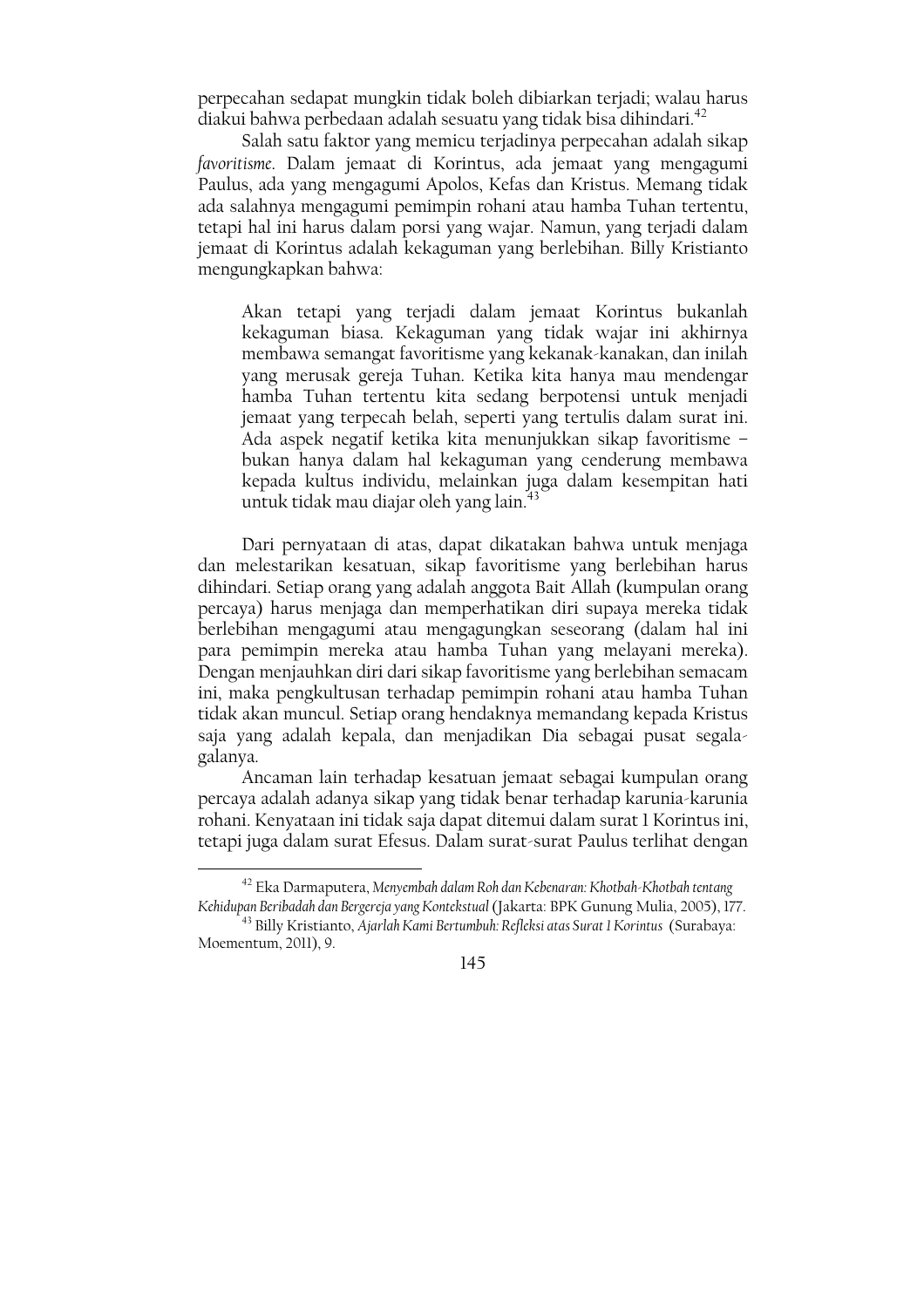jelas bahwa Allah memberi karunia-karunia rohani kepada anak-anak-Nya untuk kebaikan mereka walau pada kenyataannya karunia-karunia ini juga dijadikan alat perpecahan. Orang Kristen sepatutnya menyadari bahwa sifat gereja yang sesungguhnya adalah "Jemaat yang adalah tubuh-Nya" (Ef. 1:22-23). Semua orang percaya adalah anggota tubuh Kristus dimana setiap orang mempunyai tempat dan fungsi masingmasing (1 Kor. 12). Oleh karena itu, semua orang percaya bertanggung jawab untuk saling memerhatikan satu sama lain.

Kenyataan bahwa karunia rohani tidak diberikan kepada satu orang saja bisa saja menjadi fakor yang memicu terjadinya perselisihan dan perpecahan. Karena setiap orang memiliki karunia, maka kecenderungan untuk mengunggulkan karunia yang diperoleh dengan mudah terbentuk. Karunia yang satu dianggap lebih istimewa dan mulia dari pada karunia yang lain. Pada tingkat ini, karunia yang seharusnya dipakai untuk melengkapi, membangun dan melayani justru menjadi sarana untuk menonjolkan diri, yang kemudian memicu terjadinya perselisihan dan perpecahan. Karunia rohani tidak diberikan untuk kepentingan pribadi atau keuntungan pribadi, bukan juga untuk menyatakan bahwa seseorang sudah lebih dewasa secara rohani atau telah mencapai tahap kerohanian yang lebih tinggi.<sup>44</sup> Karunia rohani patut dilihat dalam perspektif Allah, Sang Pemberi karunia, bukan berdasarkan hikmat duniawi. Hikmat duniawi cenderung membawa kepada keegoisan dan penonjolan diri, tetapi hikmat surgawi menuntun kepada kerendahan hati karena Kristus adalah standarnya. Kristus adalah kekuatan kekuatan Allah dan hikmat Allah (1 Kor. 1:24). Isu kepemimpinan dan karunia rohani masih merupakan isu yang sering mendominasi munculnya masalah perpecahan gereja. Kenyataan ini mengindikasikan bahwa kesatuan orang-orang percaya masih merupakan hal yang patut diperjuangkan dan diusahakan dengan sungguh-sungguh. Hal ini mungkin karena tidak adanya sikap sehati sepikir.

Keanekaragaman tidak dapat dihapuskan dari persekutuan orangorang percaya. Bait Allah yang adalah kumpulan orang-orang percaya perlu memahami dan memaknai keanekaragaman dalam berbagai aspek itu sebagai suatu sarana untuk saling memperlengkapi. Ketika orangorang yang beranekaragam itu saling memperlengkapi, melayani dan membangun dalam kasih, Kristus dinyatakan dengan cara yang indah. Panggilan Kristiani ialah hidup dalam persatuan. Komunitas Kristiani

<sup>&</sup>lt;sup>44</sup> Kristianto, Ajarlah Kami Bertumbuh: Refleksi atas Surat 1 Korintus, 175.

<sup>146</sup>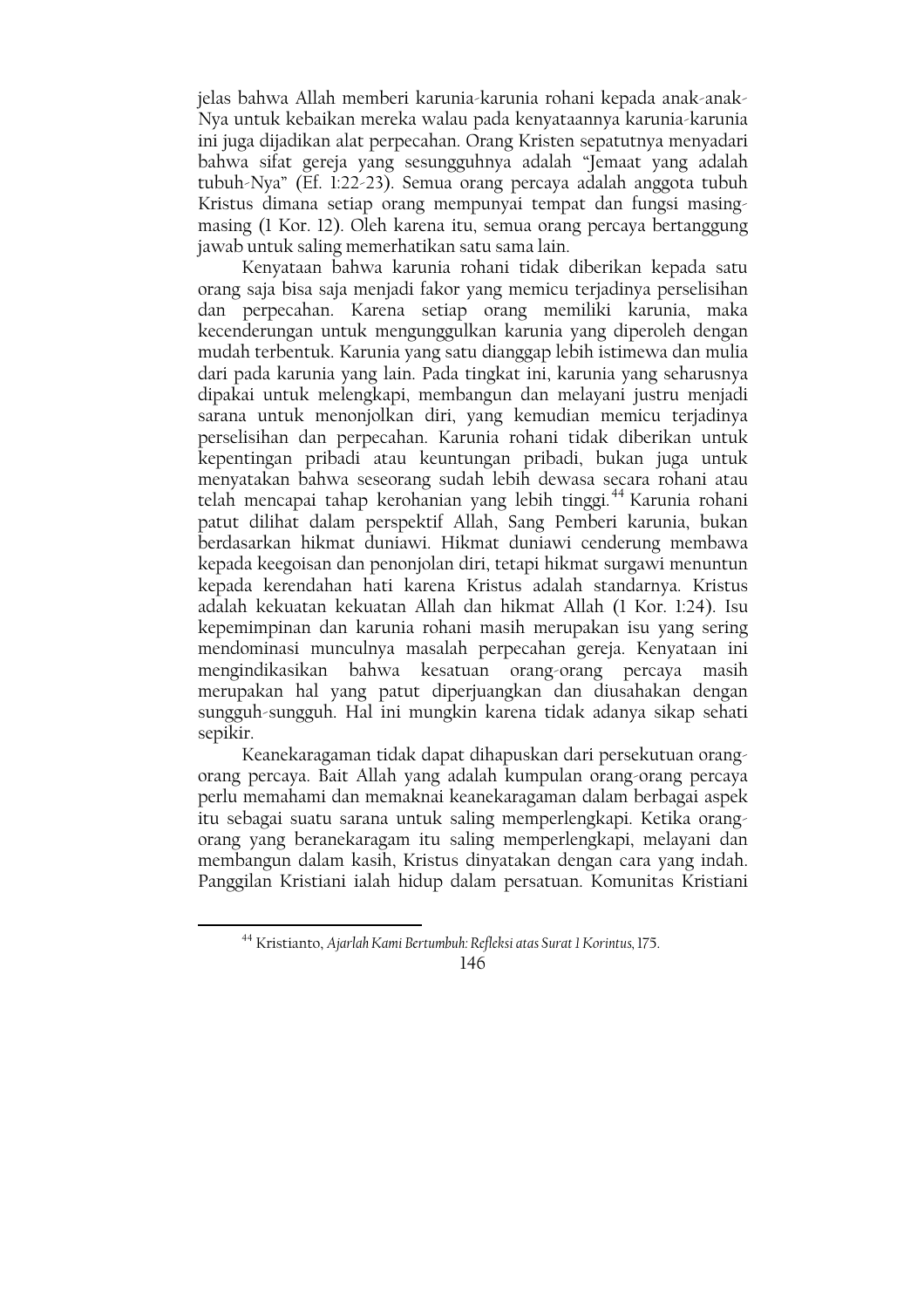yang bersatu dalam suasana saling mengasihi adalah tempat nyata dimana Yesus membuat diri-Nya dapat dilihat.<sup>45</sup>

### Hidup dalam Penyembahan

.<br>Ketika Allah menyatakan diri-Nya, maka ada penyembahan. Dimana Allah hadir, disitulah ciptaan-Nya patut menyembah kepada-Nya (bnd. Kej. 12:8). Allah bersemayam di surga, di sanalah para malaikat menyembah-Nya. Ketika Allah hadir di Bait Suci, disanalah umat-Nya menyembah Dia. Kehadiran Allah merupakan alasan dan dasar penyembahan. Allah adalah Allah yang mulia dan berkuasa, dan karena sifat dan hakikat-Nya, Ia layak menerima semua bakti dan sembah dari ciptaan-Nya. James Montgomery Boice menyatakan bahwa "satusatunya penyembahan yang benar dan dapat diterima adalah penyembahan yang diarahkan kepada Allah. Jika penyembahan tidak diarahkan kepada Allah, itu bukan penyembahan yang benar, tidak peduli betapa sopan atau berkesannya seremoni itu."<sup>46</sup>

Alkitab sendiri tidak memberikan definisi tentang penyembahan. Penyembahan kepada Tuhan tidak didefinisikan dimanapun di dalam Alkitab.<sup>47</sup> Akan tetapi kata "penyembahan", "menyembah", dan "penyembah" dicatat lebih dari 270 kali dalam Alkitab.<sup>48</sup> Penggunaan kata menyembah dalam Alkitab biasanya mengacu kepada sikap sujud dengan penuh hormat dan pemujaan.

Dalam Perjanjian Baru, ada tiga kata yang dipakai untuk penyembahan, yaitu latreuo, sebomai, dan proskuneo. Latreuo berarti menyembah di muka umum dan digunakan sebanyak empat kali dalam PB. Sebomai digunakan sebanyak delapan kali, memberikan gagasan tentang rasa takut atau terpana karena kagum. Proskuneo digunakan sebanyak lima puluh sembilan kali.<sup>49</sup>

<sup>&</sup>lt;sup>45</sup> Francis Xavier Kardinal Nguyen Van Thuan, Kesaksian Pengharapan (Jakarta: Yayasan Obor, 2002), 168.

<sup>&</sup>lt;sup>46</sup> James Montgomery Boice, Dasar-Dasar Iman Kristen (Surabaya: Momentum, 2011), 678.

<sup>&</sup>lt;sup>47</sup> Seperti yang dikutip dari Vine Expository Dictionary of Old and New Testament Word oleh Joyce Meyer, The Power of Simple Prayer, (Jakarta: Immanuel, 2012), 110.

<sup>&</sup>lt;sup>48</sup> Judson Cornwall, Let Us Worship: Panggilan untuk Menjadi Penyembah yang Benar (Yogyakarta: Yayasan Andi, 2009), 19.

<sup>&</sup>lt;sup>49</sup> Judson Cornwall, Let Us Worship: Panggilan untuk Menjadi Penyembah yang Benar (Yogyakarta: Yayasan Andi, 2009), 55.

<sup>147</sup>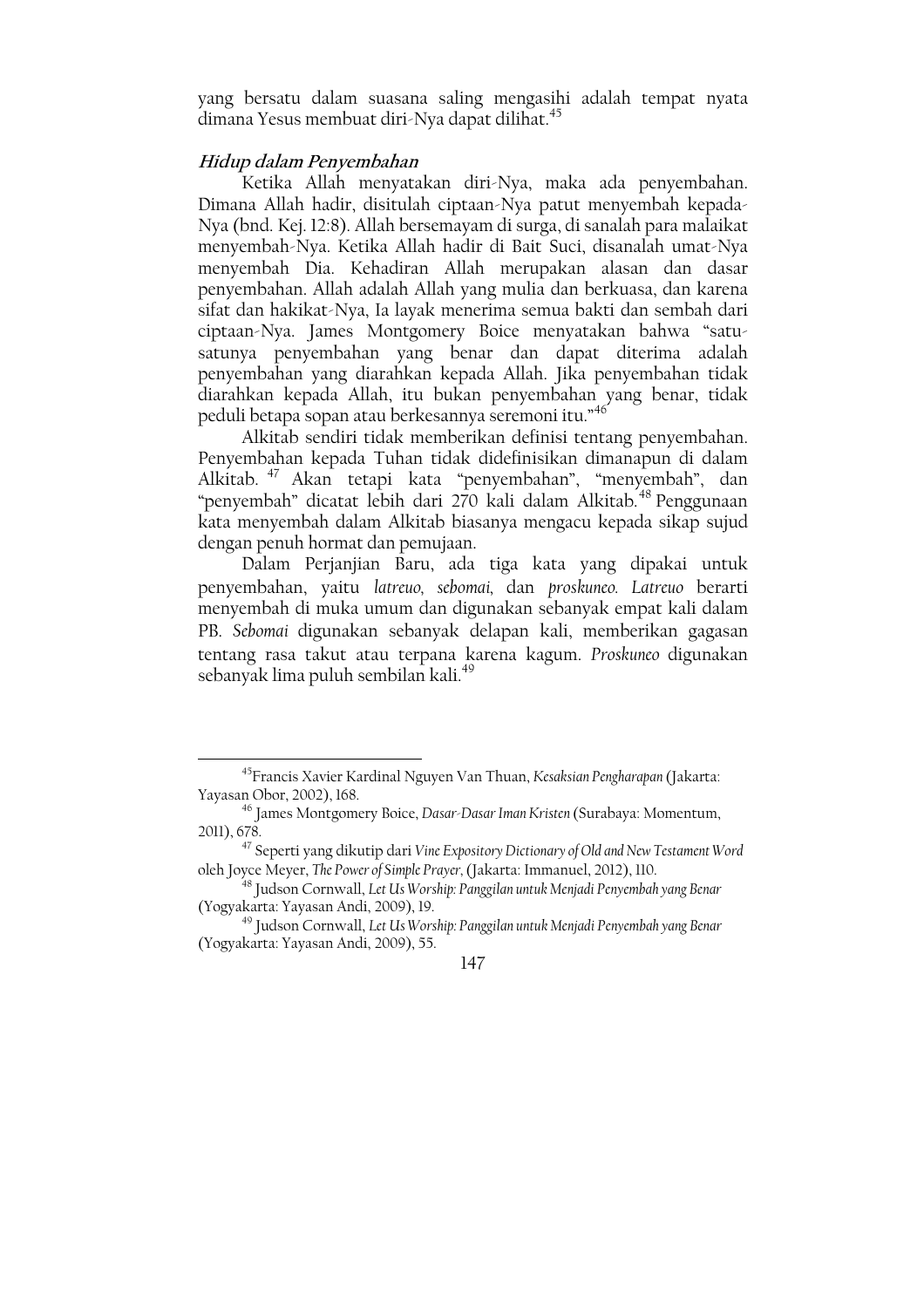Sebagai Bait Allah, orang-orang Kristen patut hidup dalam penyembahan yang sejati. Orang Kristen menyembah Allah bukan saja dalam ibadah Mingguan atau ibadah pribadi yang biasa dilakukan, tetapi mereka sepatutnya menyembah Allah dalam keseluruhan aspek kehidupan mereka. Hidup dalam penyembahan berarti hidup dalam kesungguhan untuk mengenal dan menanggapi karakter dan kehendak Allah yang dibarengi dengan sikap penyerahan diri yang terus-menerus kepada-Nya. Penyembahan harus lahir dari lubuk hati yang terdalam, yang diwujudkan dalam sikap atau tindakan yang menghormati dan meninggikan Dia.

Akhirnya, setiap orang percaya seharusnya menjadi penyembah Allah yang sejati. John MacArthur menegaskan bahwa penyembahan bukanlah masalah pilihan. Dalam Mat. 4:10, ketika menanggapi pencobaan iblis, Yesus mengutip Ul. 6:13, "Engkau harus menyembah Tuhan Allahmu dan hanya kepada Dia sajalah engkau berbakti!". Dengan berkata demikian kepada iblis, Ia memerintahkan kepada setiap makhluk yang telah diciptakan. Semua bertanggung jawab menyembah Allah.<sup>50</sup> Penyembahan sejati adalah tanggapan kepada Allah yang tetap ada dimanapun juga, kapan saja, entah hal-hal religius ada atau tidak. Karena itu, penyembahan bukan sekedar kegiatan yang dilakukan pada hari Minggu; penyembahan harus dilakukan setiap hari.<sup>31</sup>

### Hidup dalam Kekudusan

Bait Allah memiliki kaitan erat dengan kekudusan. Kekudusan adalah nilai sakral yang terlekat erat pada Bait Allah. Karena Allah adalah kudus, maka ketika Ia hadir di Bait-Nya, Bait Allah itu menjadi kudus karena-Nya. Sebagaimana Bait Allah fisik kudus, demikian pula Bait Allah rohani terpaut erat dengan kekudusan tersebut.Kekudusan merupakan pokok penting yang diajarkan dalam Alkitab. Mulai dari Perjanjian Lama sampai pada Perjanjian Baru, kekudusan selalu diungkapkan secara tersirat ataupun tersurat. Kekudusan bukan saja menjadi pokok penting dimasa lalu, tetapi juga masa kini dan masa yang akan datang.

Menurut Henry Thiessen, kata kerja "menguduskan" paling tidak memiliki tiga arti: membuat atau mengakui patut dimuliakan, menganggap suci; memisahkan dari hal-hal duniawi dan

<sup>&</sup>lt;sup>50</sup> John MacArthur, Prioritas Utama dalam Penyembahan (Bandung: Yayasan kalam Hidup, 1983), 37.

<sup>&</sup>lt;sup>51</sup> Judson Cornwall, Let Us Worship: Panggilan untuk Menjadi Penyembah yang Benar (Yogyakarta: Yayasan Andi, 2009), 47.

<sup>148</sup>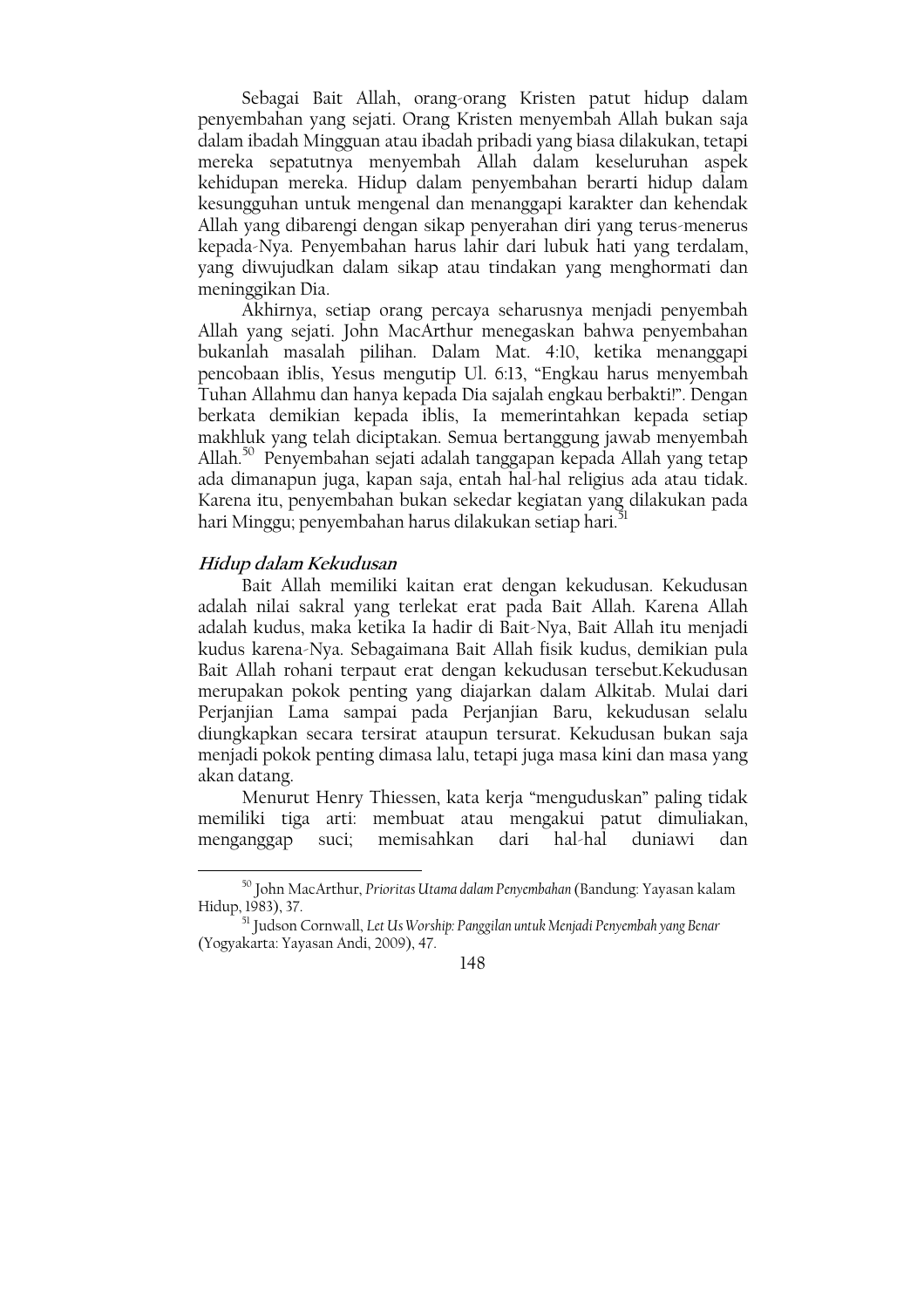mempersembahkan kepada Tuhan, menahbiskan; serta menyucikan. Pada umumnya, pengudusan dapat didefinisikan sebagai memisahkan diri untuk Allah, memperhitungkan Kristus sebagai kekudusan kita, dibersihkan dari kejahatan moral, serta menjadi serupa dengan gambaran Kristus. $52$ 

Berdasarkan konsep kekudusan yang dikemukakan di atas, dapat dikatakan bahwa kekudusan bertolak dari hakikat Allah yang kudus, sehingga segala sesuatu yang berhubungan dengan-Nya harus kudus. Dikuduskan berarti dipisahkan dan dikhususkan. Lawan dari kekudusan adalah kecemaran (Yunani: akatharsia). Kekudusan berarti keterpisahan dari kecemaran. Dalam konteks penebusan, Kristus menjadi dasar dan teladan kekudusan orang-orang percaya. Kekudusan orang percaya dimulai dari Kristus sendiri.

Perjanjian Baru menyatakan bahwa orang-orang percaya adalah orang-orang kudus, umat Allah. Semua orang percaya dipandang sebagai orang yang dikuduskan di dalam Kristus.<sup>53</sup> Dalam kaitannya dengan penggunaan istilah Bait Allah, menurut Morris menyatakan bahwa istilah ini cocok dengan gambaran orang-orang beriman sebagai "orangorang kudus" (Paulus tidak pernah berbicara mengenai seorang individu sebagai seorang kudus; ia melihat seluruh kelompok sebagai orang kudus). $54$ 

Tidak diragukan lagi bahwa setiap orang percaya terpanggil untuk hidup dalam kekudusan. Panggilan untuk hidup dalam kekudusan berlaku sepanjang masa dalam kehidupan umat Allah. Dosa-dosa yang ada dalam jemaat di Korintus pada saat itu juga masih seringkali muncul dalam komunitas Kristen masa kini. Gereja masa kini masih belum luput dari dosa perpecahan, perselisihan, masalah-masalah perkawinan dan percabulan, ketidakadilan, dan lain sebagainya. Ini berarti, hidup dalam kekudusan menjadi suatu urgensi yang berlaku bukan saja bagi umat Allah zaman dulu tetapi juga umat Allah masa kini.

Pengudusan mengandung sasaran eskatalogis.<sup>55</sup> Dalam Surat 1 Tesalonika 3:13;5:23 (bnd. Ef. 5:27, Kol. 1:22), dikatakan bahwa kekudusan merupakan hal yang penting hingga pada saat kedatangan Yesus yang kedua kali. Ini berarti kekudusan perlu dijaga dan

<sup>&</sup>lt;sup>52</sup> Henry C. Thiessen, Teologi Sistematika, (Malang: Gandum Mas, 1992), 441-442.

<sup>&</sup>lt;sup>53</sup> George Eldon Ladd, Teologi Perjanjian Baru Jilid 2 (Bandung: Yayasan Kalam Hidup, 1993), 302.

<sup>54</sup> Leon Morris, Teologi Perjanjian Baru, (Malang: Gandum Mas, 2006), 107-108.

<sup>55</sup> George Eldon Ladd, Teologi Perjanjian Baru Jilid 2 (Bandung: Yayasan Kalam Hidup, 1993), 302.

<sup>149</sup>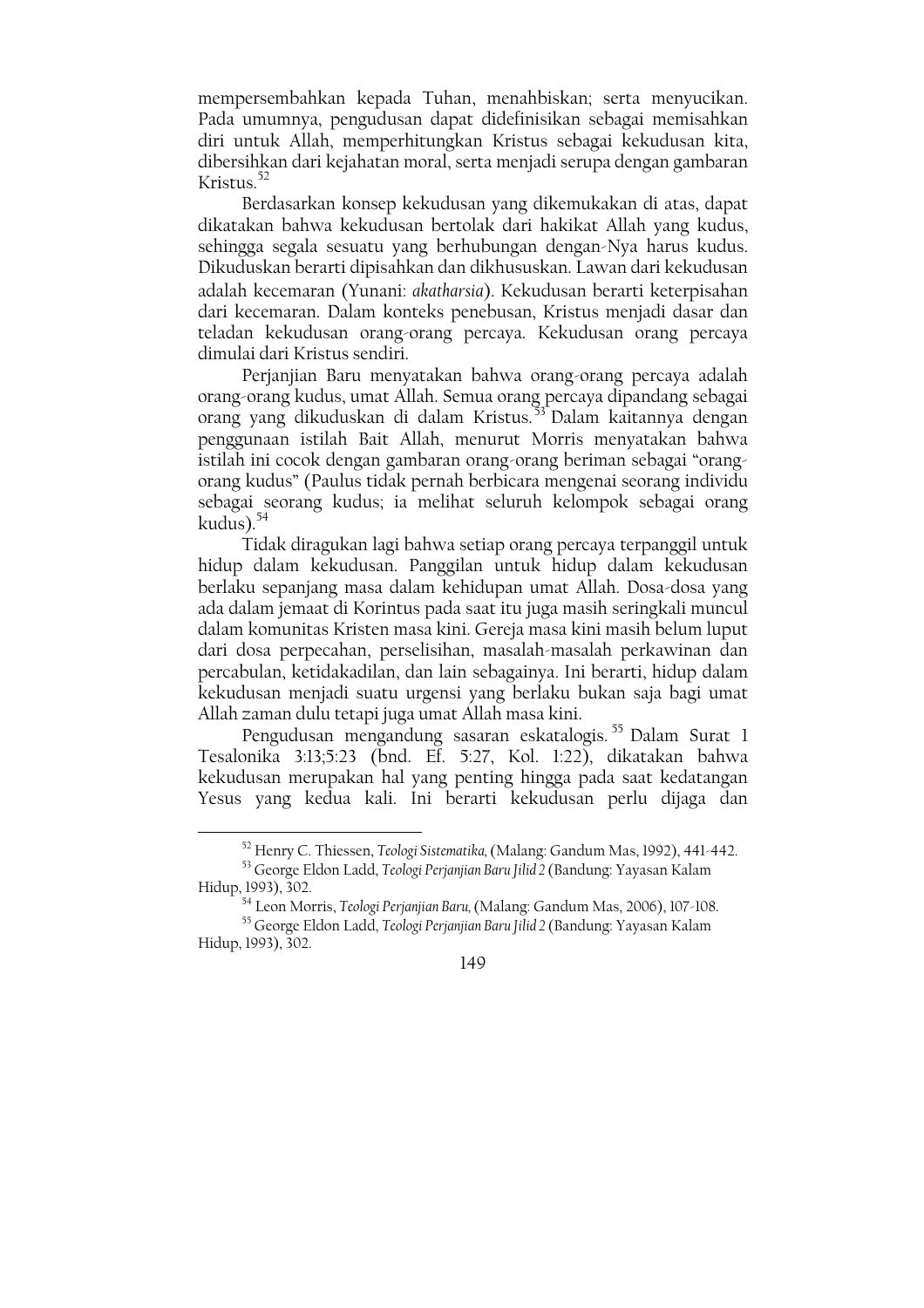dikembangkan dalam kehidupan orang percaya secara progresif sampai pada akhirnya, dimana orang-orang percaya berkumpul bersama Allah di dalam Surga. J. C. Ryle mengatakan bahwa "pengudusan adalah suatu gerakan dalam jiwa kita; pengudusan bertumbuh dan bertambah sepaniang hidup kita di dunia. Pembenaran memberi kita kuasa untuk masuk ke Surga, pengudusan mempersiapkan kita untuk menikmati kehidupan di surga".<sup>56</sup>

Panggilan untuk hidup dalam kekudusan adalah panggilan yang berawal dari Allah di dalam Kristus. Allah memanggil orang-orang yang percaya kepada-Nya untuk hidup dalam kekudusan, bukan saja hari ini, tetapi juga esok dan seterusnya sampai Kristus datang kedua kali. Michael R. Brown mengatakan bahwa: "Allah sendiri yang memanggil kita untuk hidup kudus dan Ia menghendaki kita kudus karena Dia adalah kudus. Tanpa kekudusan tidak mungkin kita berkenan kepada-Nya.tanpa kekudusan kita tidak mungkin memenuhi tujuan Allah menciptakan manusia".<sup>57</sup>Kekudusan ialah panggilan tertinggi bagi orang Kristen dan tujuan daripada hidupnya.<sup>58</sup>

#### Hidup dalam Pelayanan

Salah satu aspek lain yang tercermin dari Bait Allah adalah pelayanan. Di Bait Allah terlihat jelas kegiatan pelayanan: pelayanan kepada Tuhan dan pelayanan kepada sesama. Orang-orang Lewi adalah orang-orang yang dikhususkan untuk melayani Tuhan dan melayani umat Israel. Mereka mengabdikan dirinya sepanjang hidup mereka untuk pelayanan di Bait Allah. Meski orang percaya masa kini, bukan orang Lewi, tetapi prinsipnya tetap sama; orang percaya memiliki tanggung jawab untuk melayani Tuhan dan melayani sesama.

Menurut Andar Ismail, ada empat kata yang digunakan dalam Perjanjian Baru yang berarti pelayanan. Keempat kata itu adalah diakoneo, douleo, leitourgeo dan latreuo.Diakoneo berarti menyediakan makanan di meja untuk majikan. Orang yang melakukannya disebut diakonos dan pekerjaannya disebut diakoninia. Douleo adalah menghamba yang dilakukan oleh seorang budak (doulos). Leitourgeo berarti bekerja untuk kepentingan rakyat atau kepentingan umum sebagai lawan dari bekerja untuk kepentingan diri sendiri. Orang yang melakukannya disebut

<sup>&</sup>lt;sup>56</sup> J. C. Ryle, *Aspek-Aspek Kekudusan* (Surabaya: Momentum, 2010), 19.<br><sup>57</sup> Michael R. Brown, Melawan Godaan Dosa: Pedoman Praktis Hidup Kudus,

<sup>(</sup>Yogyakarta: Yayasan Andi, 2008), 259.

<sup>&</sup>lt;sup>58</sup>Ensiklopedia Alkitab Masa Kini, s.v. "kudus, kekudusan"

 $150$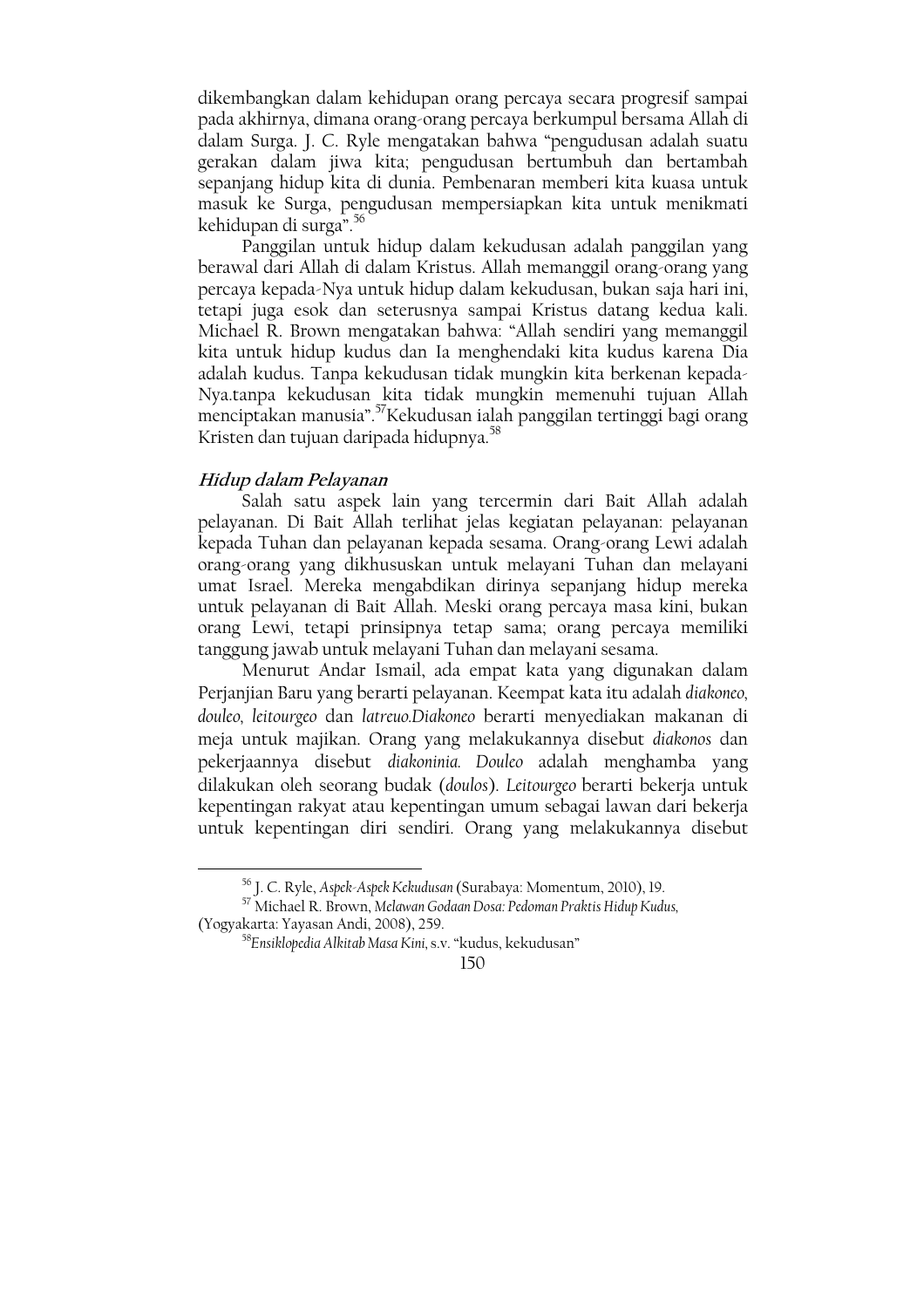leitourgos dan pekerjaannya disebut leitourgia. Latreou berarti bekerja untuk mendapat latron yaitu gaji atau upah. Dalam PB kata ini digunakan dalam arti menyembah atau beribadah kepada Tuhan (Mat. 4:10; Kis.  $7:7$ ).<sup>59</sup>

Dari penjelasan di atas. Perjanjian Baru menunjukkan bahwa pelayanan memiliki berbagai macam bentuk dan makna. Berbagai kata digunakan untuk menyatakan pelayanan menunjukkan bahwa pelayanan itu sendiri memiliki arti yang luas dan dapat mencakup berbagai segi dan aspek kehidupan manusia. Pelayanan merupakan tindakan aktif yang dilakukan seseorang kepada orang lain (atau kepada Tuhan), bukan kepada dirinya sendiri. Pelayanan berorientasi bagi kepentingan orang lain, bukan kepentingan diri sendiri.

Selain keempat kata di atas, G. Riemer menyebutkan bahwa ada dua kata lagi yang juga dapat berarti pelayanan yaitu therapeuein dan huperetein. Therapeuein berarti orang yang bekerja sebaik-baiknya demi kesejahteraan, keselamatan orang, binatang. Huperetein berarti bekerja dengan baik menurut instruksi dari atas.<sup>60</sup> Dalam kedua kata ini terlihat ditekankan pentingnya kualitas pelayanan yang dilakukan yaitu dengan sebaik-baiknya.

Pelayanan sangat berguna bagi pembangunan dan pertumbuhan jemaat. Bait Allah sebagai kumpulan orang percaya perlu membangun dirinya agar tidak binasa. Herman Ridderbos mengatakan bahwa pembangunan ini harus dilihat terutama sebagai kelanjutan karya Allah dengan umat-Nya, di mana gereja adalah bait dan tempat kediaman-Nya. Bagi pembangunan ini, Allah memperlengkapi gereja dengan berbagai anugerah dan kuasa, dan dengan berbagai pelayanan yang harus melanjutkan pembangunan ini.<sup>61</sup> Paulus secara khusus memperhatikan pembangunan mutual. Hal ini pertama-tama berkenaan dengan relasi yang benar antar komunitas dan individual, keterlibatan dan fungsi individu secara keseluruhan, tetapi juga dengan bagaimana jemaat meletakkan kebaikan gereja diatas pilihan dan kemampuannya.<sup>62</sup>

Dengan demikian, dapat dijelaskan bahwa dengan saling melayani, orang-orang percaya akan dapat bertumbuh dalam segala hal ke arah Kristus yang adalah Kepala. Jika orang Kristen mengabdikan dirinya

<sup>&</sup>lt;sup>59</sup> Andar Ismail, Selamat Melayani (Jakarta: BPK Gunung Mulia, 2003), 3-4.

 $^{60}$  G. Riemer, Jemaat yang Diakonal (Jakarta: Yayasan Komunikasi Bina Kasih/OMF, 2004), 46.

<sup>&</sup>lt;sup>61</sup> Herman Ridderbos, Paulus: Pemikiran Utama Teologinya, (Surabaya: Momentum, 2010), 460.

 $62$  Ibid 459

<sup>151</sup>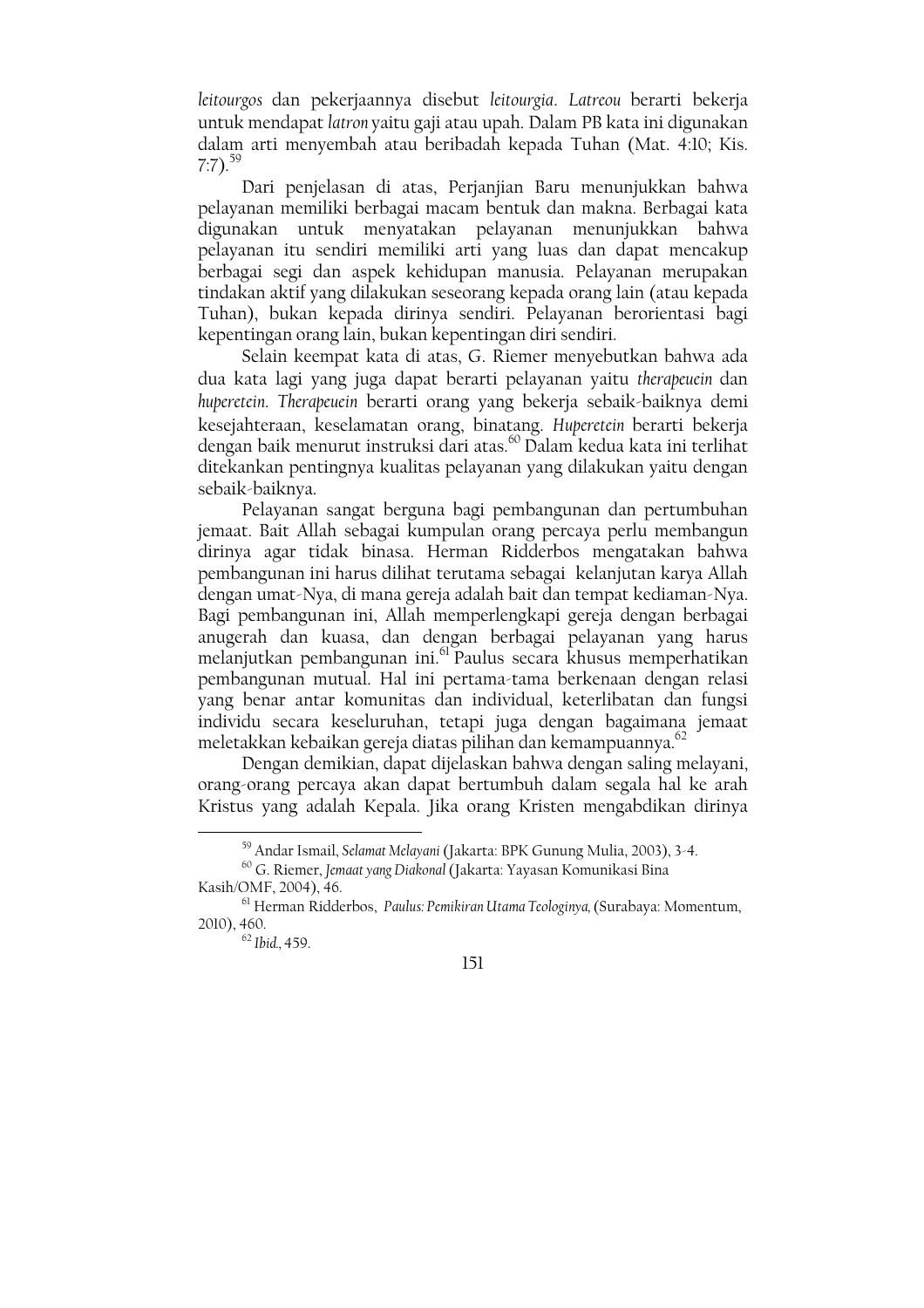untuk melayani sesama (pertama-tama melayani saudara seiman dan kemudian orang lain yang belum percaya), maka mereka bukan saja membangun diri mereka tetapi juga mengembangkan kesatuan dan kasih yang sejati. Tugas dan tanggung jawab pelayanan berbeda-beda bagi setiap orang. Tom Jacobs menyebutnya dengan "pelayanan hirarki" dan "pelayanan Gereja". Pelayanan hirarki adalah suatu pengabdian di dalam gereja, sedangkan pelayanan gereja langsung terarah kepada dunia.<sup>63</sup> Namun demikian, apa pun bentuk pelayanan itu, semuanya harus bermuara pada pernyataan kasih dan kemuliaan Allah semata, karena tujuan pelayanan adalah memuliakan Allah.

#### **PENUTUP**

### Kesimpulan

Pertama, Bait Allah berarti kumpulan orang percaya. Sebagai kumpulan orang percaya, maka Bait Allah terdiri dari orang-orang yang percaya kepada Kristus. Orang-orang dari berbagai latar belakang kehidupan dan karakter, terkumpul menjadi satu, membentuk Bait Allah. Kedua, Bait Allah adalah tempat kediaman Allah. Dalam surat Korintus ini, kehadiran Allah ditengah-tengah umat-Nya diungkapkan dalam kehadiran Roh-Nya. Rasul Paulus menyatakan bahwa, orangorang percaya sebagai Bait Allah juga adalah tempat kediaman Allah, karena Allah berkenan hadir dan berdiam ditengah-tengah perkumpulan ini. Ketiga, Bait Allah itu harus dipelihara. Bait Allah sebagai bangunan milik Allah tidak boleh dibinasakan atau dihancurkan dengan cara apapun. Bait Allah harus dijaga kemurniannya dan keberadaannya sebagai tempat yang menyatakan kebenaran Allah. Banyak hal yang dapat mengancam eksistensi Bait Allah. Keembat, Bait Allah itu kudus. Bait Allah sebagai orang percaya dikatakan kudus karena mereka adalah milik Allah dan Allah berdiam di dalam mereka. Segala sesuatu yang memiliki hubungan langsung dengan Allah harus kudus.

Implikasi makna Bait Allah tersebut bagi orang percaya masa kini adalah: Pertama, Orang percaya masa kini patut hidup dalam kesatuan. Sebagaimana orang-orang percaya di Korintus terhisab dalam sebuah persekutuan Kristen, demikian pula dengan orang Kristen masa kini. Sebagai kumpulan orang percaya, maka orang-orang percaya harus hidup

<sup>63</sup> Tom Jacobs, Gereja menurut Vatikan II (Yogjakarta: Kanisius, 1988), 54

<sup>152</sup>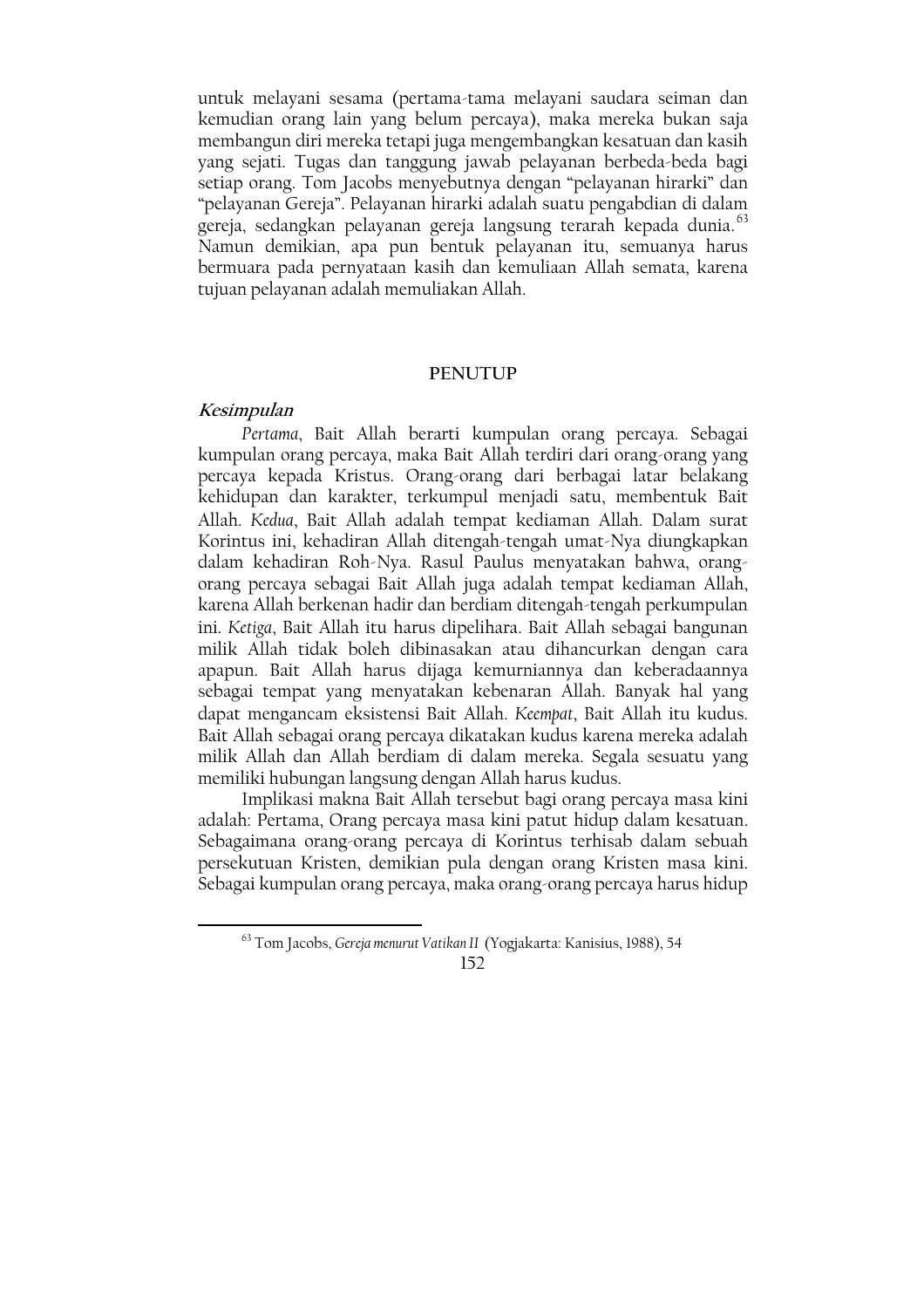dalam kesatuan. Kedua, hidup dalam penyembahan. Orang percaya harus hidup sebagai penyembah yang sejati dalam seluruh aspek<br>kehidupannya Ketiga, hidup dalam kekudusan Sebagai Bait Allah rohani, orang percaya masa kini patut hidup dalam kekudusan yang sejati. Hidup dalam kekudusan berarti hidup memisahkan diri untuk Allah dan berusahan untuk menjadi serupa dengan Kristus. Keempat, hidup dalam pelayanan. Pelayanan adalah anugerah yang diberikan Tuhan kepada setiap orang percaya sesuai dengan karunia yang dimilikinya. Dengan saling melayani, orang-orang dapat membangun tubuh Kristus dalam kasih.

## **KEPUSTAKAAN**

#### Alkitab

Alkitab Terjemahan Baru Bahasa Indonesia. Jakarta: Lembaga Alkitab Indonesia, 1974.

Alkitab Bahasa Indonesia Sehari-hari. Jakarta: Lembaga Alkitab Indonesia, 1985.

New King James Version. USA: United Bible Society, 1985.

### Kamus, Ensiklopedi, Konkordansi

Ensiklopedi Alkitab Masa Kini Jilid I. Jakarta: Yayasan Komunikasi Bina Kasih/OMF, 1999.

Strong, James.Strong's Exhaustive Concordance of The Bible (Iowa: World Bible Publisher, n.d.

## Buku

Barclay, William Duta Bagi Kristus-Latar Belakang Peta Perjalanan Paulus. Jakarta: BPK Gunung Mulia, 1985.

Boice, James Montgomery. Dasar-Dasar Iman Kristen. Surabaya: Momentum, 2011.

Brauch, Manfred T. Ucapan Paulus yang Sulit, Malang: Seminary Alkitab Asia Tenggara, 1999.

#### 153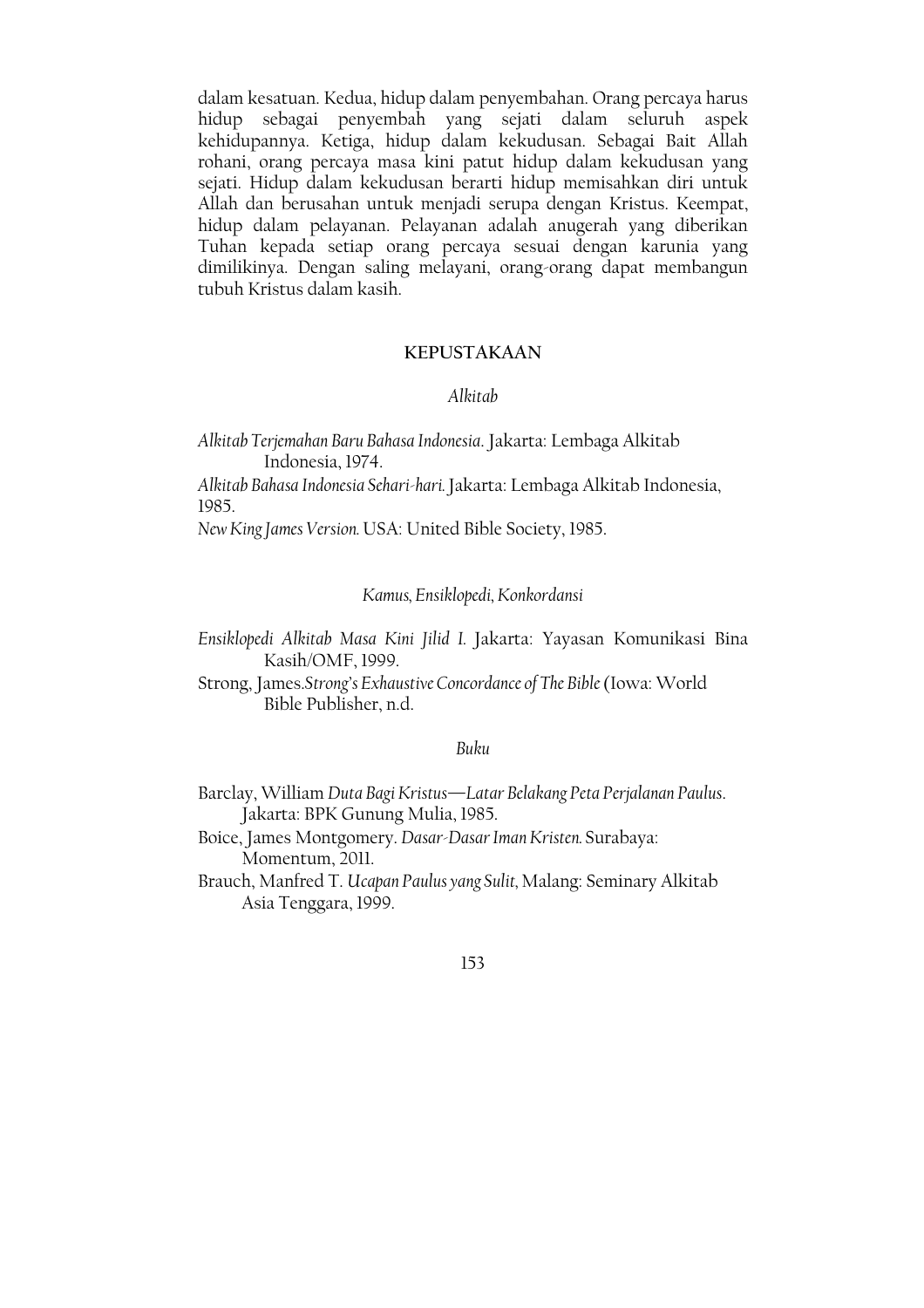- Brown, Michael R. Melawan Godaan Dosa: Pedoman Praktis Hidup Kudus. Yogyakarta: Yayasan Andi, 2008.
- Chamblin, J. Knox. Paulus dan Diri: Ajaran Rasuli bagi Keutuhan Pribadi. Surabaya: Momentum, 2011.
- Clarke, Adam The New Testament Commentary and Critical Notes, Vol. V. Nashville: Abingdon Press, 1966.
- Cornwall, Judson. Let Us Worship: Panggilan untuk Menjadi Penyembah yang Benar. Yogyakarta: Yayasan Andi, 2009.
- Darmaputera, Eka. Menyembah dalam Roh dan Kebenaran: Khotbah-Khotbah tentang Kehidupan Beribadah dan Bergereja yang Kontekstual. Jakarta: BPK Gunung Mulia, 2005.
- Drane, John Memahami Perjanjian baru—Pengantar Historis Teologis. Jakarta: BPK Gunung Mulia, 2009.
- Ellingworth, Paul dan Howard Hatton, Surat Paulus yang Pertama kepada Jemaat di Korintus. Jakarta: Lembaga Alkitab Indonesia dan Yayasan Karunia Bakti Budaya Indonesia, 2010.
- Groenen, C. Pengantar Ke Dalam Perjanjian Lama. Yogyakarta: Kanisius, 1980.
- Guthrie, Donald. Teologi Perjanjian Baru, Jil. 3. Jakarta: BPK Gunung Mulia, 1993.
- Ibrahim, David. Pelajaran Surat 1 Korintus. Jakarta: Mimery Press, 1999.
- Ismail, Andar. Selamat Melayani. Jakarta: BPK Gunung Mulia, 2003.
- Jacobs, Tom. Gereja menurut Vatikan II. Jogjakarta: Kanisius, 1988.
- King, Philip J. dan Lawrence E. Stager, Kehidupan Orang Israel Alkitabiah. Jakarta: BPK Gunung Mulia, 2001.
- Kristianto, Billy. Ajarlah Kami Bertumbuh: Refleksi atas Surat I Korintus. Surabaya: Moementum, 2011.
- Ladd, George Eldon. Teologi Perjanjian Baru, Jil. 2. Bandung: Yayasan Kalam Hidup, 1999.
- MacArthur, John. Prioritas Utama dalam Penyembahan. Bandung: Yayasan kalam Hidup, 1983.
- Marxsen, Willi. Pengantar Perjanjian Baru: Pendekatan Kritis Terhadap Masalah-Masalahnya. Jakarta: BPK Gunung Mulia, 2012.
- Morris, Leon. The First Epistle of Paul to The Corinthians. Michigan: Wm. B. Eerdmans Publishing Company, 1979.
	- .Tyndale New Testament Commentaries: 1 Corinthians. Michigan: Wm. B. Eerdmans Publishing Company, 1985.
	- . Teologi Perjanjian Baru. Malang: Gandum Mas, 2006.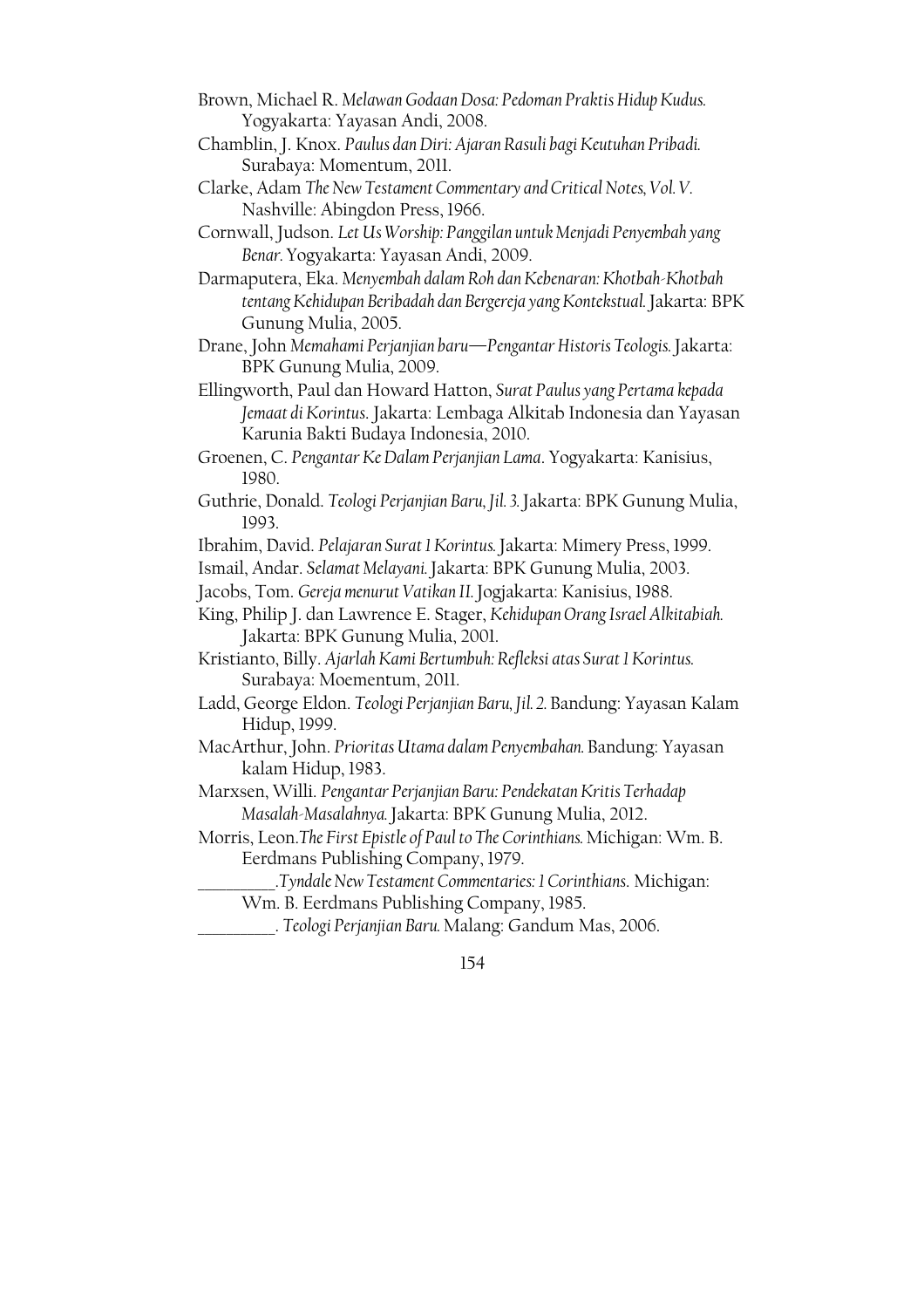Mounce, William D. Basic Of Biblical Greek. Malang: SAAT, 2011.

- Newmann, Barclay M. Kamus Yunani Indonesia. Jakarta: BPK Gunung Mulia, 1991.
- Peterson, David. Engaging with God: A Biblical Theology of Worship. Illinois: Intervarsity Press, 1992.
- Pfeifer, Charles F. dan Everett F. Horisson (ed.), Tafsiran Alkitab Wycliff Vol.3 (Malang: Gandum Mas, 2001.
- Pfitzner, V.C. Ulasan atas 1 Korintus-Kesatuan dalam Kepelbagaian. Jakarta: BPK Gunung Mulia, 2010.
- Poole, Matthew.A Commentary on The Holy Bible, Vol. III: Matthew Revelation (Virginia: Macdonald Publishing Company, n.d.
- Reinecker, Fritz. A Lingiustik Key to The Greek New Testament. Michigan: Regency Reference Library, 1980.
- Ridderbos, Herman. Paulus: Pemikiran Utama Teologinya. Surabaya: Momentum, 2010.
- Riemer, G. Jemaat yang Diakonal. Jakarta: Yayasan Komunikasi Bina Kasih/OMF, 2004.
- Russel P. Pertama dan Kedua Korintus. Malang: Gandum Mas, 2009.
- Ryle, J. C. Aspek-Aspek Kekudusan. Surabaya: Momentum, 2010.
- S. Jusuf B. Kemah Suci Pelajaran Alkitab dalam Keluaran 25 40, Jilid I, n.p. 1994.
- Suawa, Ferdinand K. Memahami Gramatika Dasar Bahasa Yunani Koine. Bandung: Yayasan Kalam Hidup, 2009.
- Sutanto, Hasan. Perjanjian Baru Interlinear Yunani Indonesia. Jakarta: Lembaga Alkitab Indonesia, 2003.
- Thiessen, Henry C. Teologi Sistematika. Malang: Gandum Mas, 1992.
- Tidball, Derek J. Teologi Penggembalaan, Malang: Gandum Mas, 1995.
- Timothy and Barbara Friberg, Analitycal Greek New Testament, Michigan: Baker Book House, 1981.
- Tjandra, Lukas.Latar Belakang Perjanjian Baru I. Malang: Seminari Alkitab Asia Tenggara, 1996.
- Van Thuan, Francis Xavier Kardinal Nguyen. Kesaksian Pengharapan. Jakarta: Yayasan Obor, 2002.
- Walvoord, John F. and Roy B. Zuck, The Bible Knowledge Commentary. Illinois: Victor Books, 1986.

Wenham, J. W. Bahasa Yunani Koine. Malang: SAAT, 1987.

Wiersbe. Warren W. Hikmat di dalam Kristus. Bandung: Kalam Hidup, 1983.